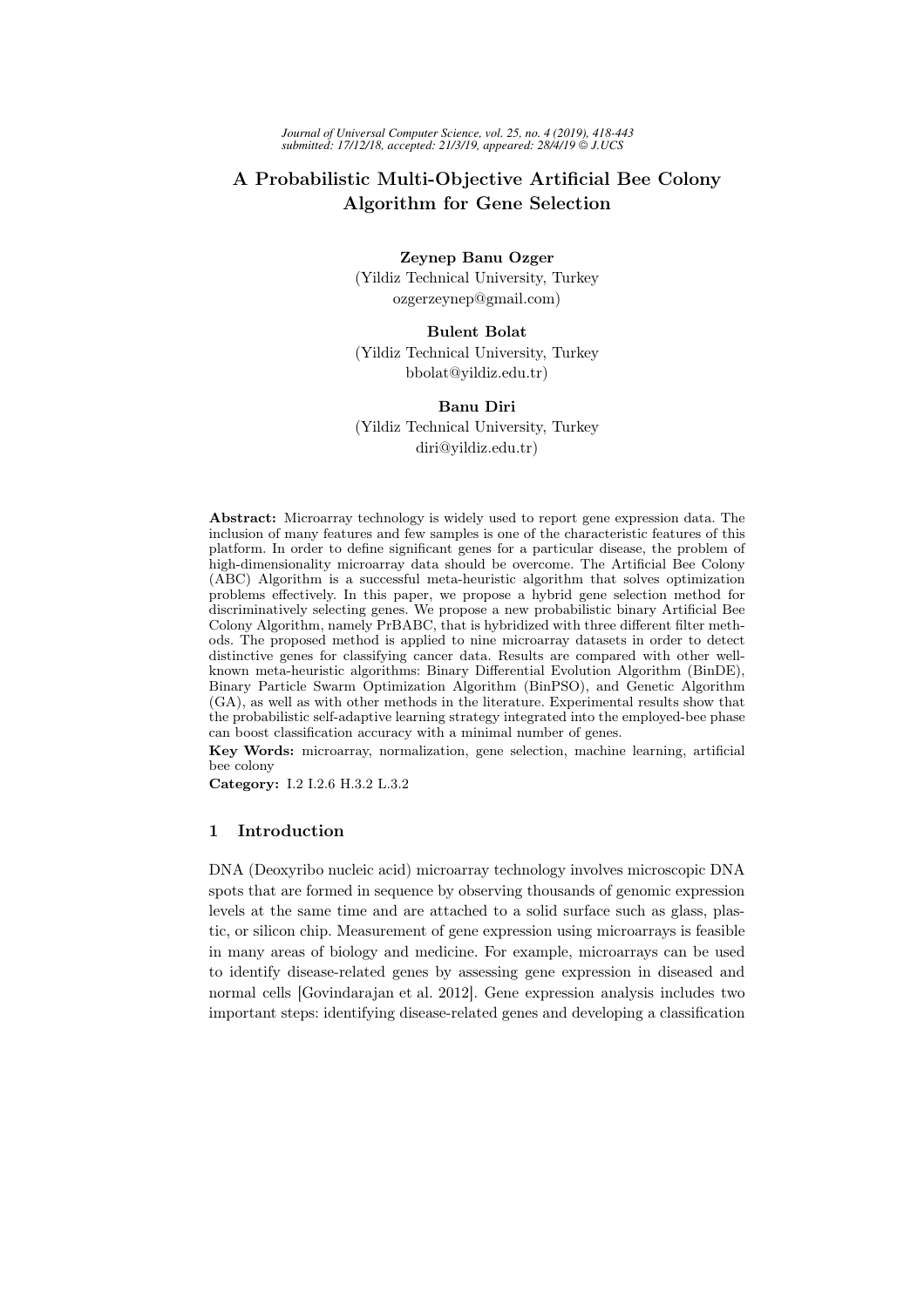model for unseen data, because each gene in microarray analysis allows evaluation of different tissue types [San Segundo-Val and Sanz-Lozano 2016]. When microarray data images are digitized, this reveals noisy data consisting of thousands of features. However, because they generally include few samples and many features, the process of clustering or classifying genes is difficult. To identify significant genes and analyze gene expression, it is critical to eliminate irrelevant features from microarray data.

Feature (gene) selection is a pre-processing step aims to improve performance and to facilitate classification and clustering processes [Guyon and Elisseeff 2003]. Feature selection is a kind of multi-objective optimization problem. Its goal is to minimize feature size and maximize classification or clustering performance. Feature selection methods are generally classified into three categories: filters, wrappers, and hybrid methods. In filter approaches, features are ranked according to a specific criterion like Chi squared test, information gain etc. and those with high rank are selected. Wrapper methods evaluate the performance of feature subsets using a learning algorithm. The features in subsets can be selected sequentially. In this way, all possible combinations of features are evaluated. Another strategy involves selecting feature subsets heuristically: without testing all of the combinations, the features that are likely to be successful are combined. Hybrid methods are formed by the combination of filter and wrapper methods [Tsamardinos and Aliferis, 2003].

Feature selection has a critical role in a wide range of applications such as gene expression analysis, image processing, and text mining etc. In microarray analysis, it is at challenge to, select the most important genes from a set of thousands. Statistical methods are inadequate because the number of samples is small.This situation led researchers to try different methods such as traditional feature selection methods and hybridized optimization algorithms. For a simple and fast solution, the feature selection process can be realized with filter and feature extraction methods. [Bolón et al. 2017], applied Mutual Information Maximization and Minimum Redundancy and Maximum Relevance (mRMR) algorithms in a distributed environment. [Aziz et al. 2016], combined Fuzzy Backward Feature Elimination and Independent Component Anaylsis (ICA). The hybrid model proposed by [Kalaviani and Kumar 2017], used Gaussian kernel approximation and constructed a fuzzy rough set model for selecting significant genes. [Sun et al. 2016] proposed a Lagrange Multiplier-based feature selection method with Support Vector Machines (SVM) classifier and compared their results with traditional filter methods. [Mortazavi et al. 2016] introduced a robust filter method that used qualitative mutual information.

Because of the high dimensionality of microarray data, hybrid methods that include a filter and a wrapper method are generally preferred. [Guo et al. 2016] applied Linear Discriminant Analysis (LDA) with Logistic Regression to data.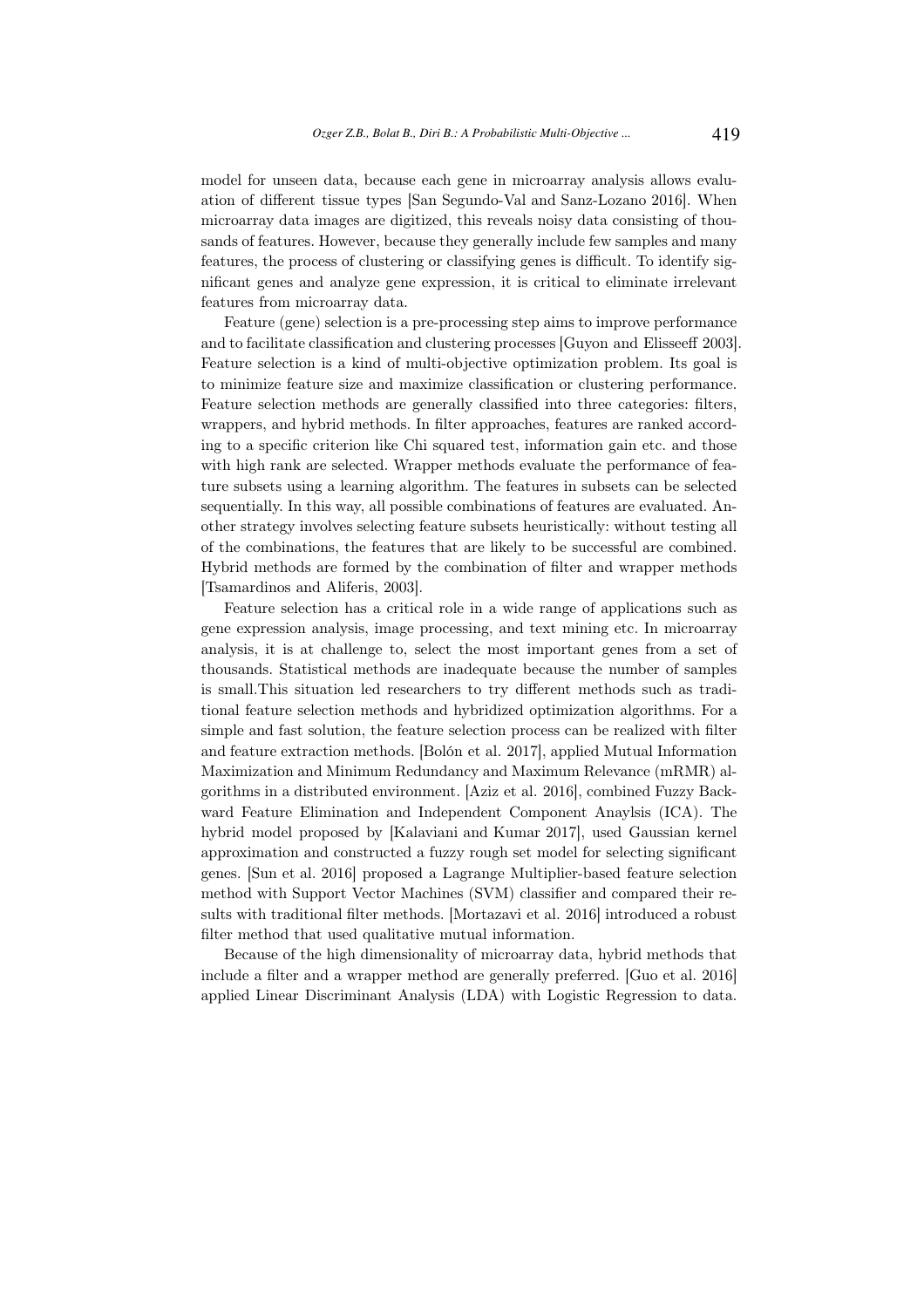The class centroid is determined with kernel-based expectation. Logistic Regression is used as an optimization algorithm, and the class separability measure is used as the fitness function. The authors applied Partial Least Squares (PLS) for feature extraction after logistic regression in their next study [Guo et al. 2017]. The Discrete Bacterial Algorithm was also applied to the feature selection problem. The feature subset that was selected via individuals was restricted; therefore, no filter method was needed. The results were compared with some traditional methods and three evolutionary algorithms [Wang et al. 2017]. From the study of [Yang et al. 2008], datasets filtered with Information Gain (IG) and Correlation-Based Feature Selection (CFS), and subsequently feature subsets, were optimized with an Improved Binary Particle Swarm Optimization algorithm. The feature subset accuracies were evaluated with K Nearest Neighbor (K-NN) and SVM classifiers. [Abdi et al. 2012], used Particle Swarm Optimization (PSO) for two purposes: optimizing kernel parameters in SVM and weighting gene subsets after selecting the top n genes with the mRMR filter method. BinPSO was hybridized with rough set theory for the gene selection problem, as reported in [Dara et al. 2017]. As an improvement of Univariate Marginal Distibution Algorithm, which is an Estimation of Distribution-based algorithm, MOEDA, when combined with an mRMR filter, yielded promising results [Lv et al. 2016]. The Genetic Algorithm is a widely used evolutionary method, also employed for selecting important genes after filtering datasets with the mRMR filter [El Akadi et al. 2011]. GA has also been applied with the IG filter method [Yang et al. 2010]. Optimization methods can also be applied in a multi-objective way. There are two fitness values: classification accuracy and feature subset size. The former involves maximization, and the latter is a minimization problem. Microarrays are normalized with min-max normalization, and gene size is reduced by a correlation coefficient-based filter method. For the optimization process, a multi-objective GA is used at [Hasnat and Molla 2016]. [Tabakhi et al. 2015] utilized Ant Colony Optimization as a filter for unlabeled data; they did not employ a learning algorithm. The sum of mRMR values of the genes in the subset were normalized and used as the fitness function. In the ABC Algorithm proposed by [Alshamlan et al. 2015a] for finding discriminative genes, the authors improved upon their previous studies and proposed a method that combined GA with ABC [Alshamlan et al. 2015b]. They comparatively applied ABC, PSO, and Cuckoo Search (CS) with three fitness functions [Mohamed et al. 2017]. [Apolloni et al. 2016] proposed a Differential Evolution (DE) Algorithm with IG filter. MCSO [Mohapatra et al. 2016] is an improved version of the Cat Swarm Optimization (CSO) Algorithm that is used for the microarray gene selection process.

In this paper, we focus on improving an effective hybrid gene selection method for microarray data. Before the gene selection process, datasets are normal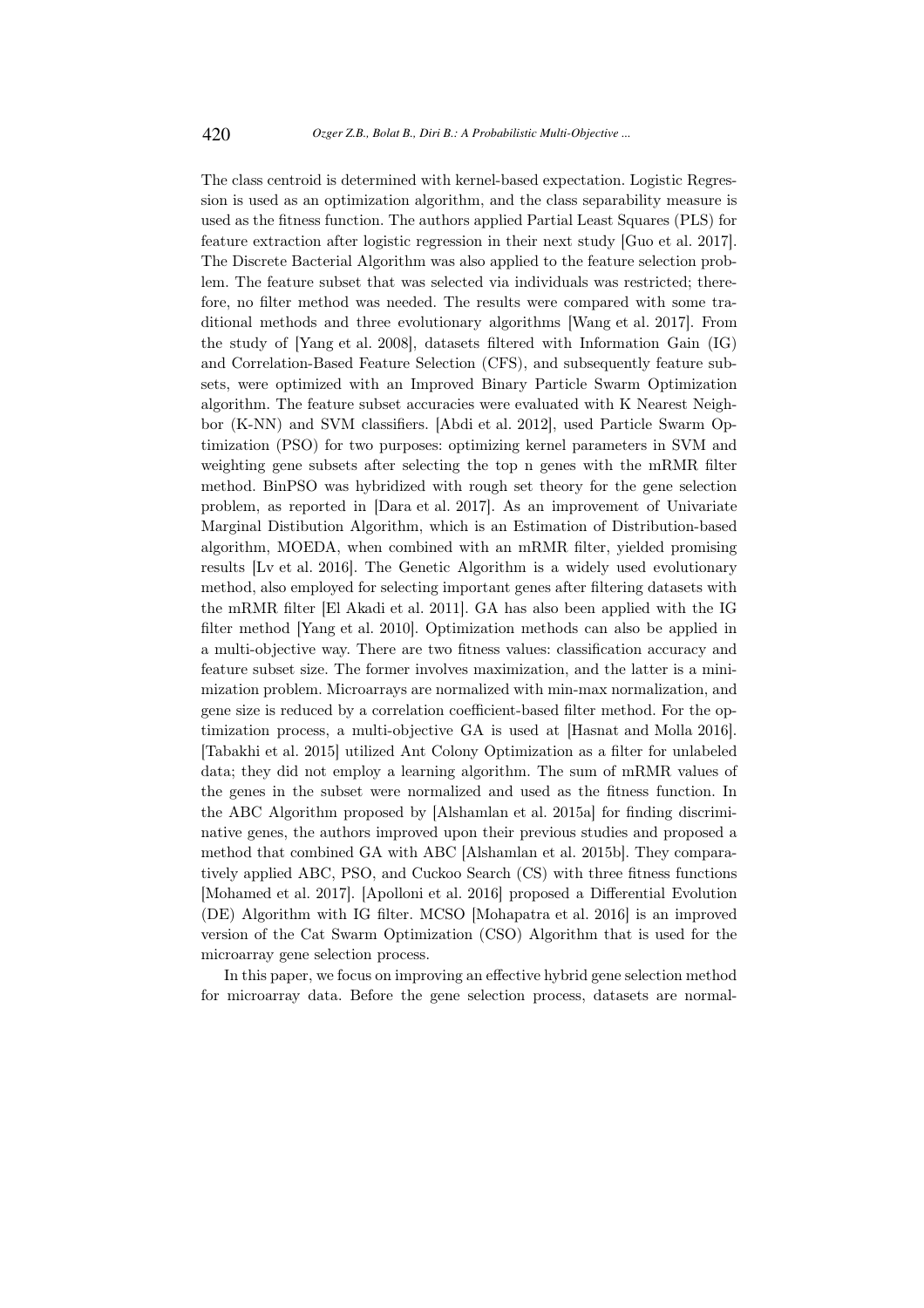ized using three microarray normalization methods: Robust Multi-Array Average (RMA) [Irizarry et al. 2003], Guanine Cytosine RMA (GcRMA) [Wu et al. 2004], and Micro Array Suite 5.0 (MAS5) [Hubbell et al. 2002]. According to purity and accuracy values, RMA yielded better results. Then, three filter methods in combination are applied to the normalized data. The top n features are selected for each filtered result, and these three sets are combined. Finally, the proposed binary ABC Algorithm is applied to the gene set selected by the filters to find the optimized feature subset. Results are compared to well-known meta-heuristic optimization methods. Additionally, we compared PrBABC results with some other gene selection methods in the literature. Consequently, we demonstrate that using the genes selected by three different filter algorithms increases the performance of the pre-processing step. Furthermore, the proposed binary version of the ABC Algorithm, because of its self-learning strategy, can easily adapt to the problem.

The remainder of this paper is structured as follows: Section 2 gives brief information about methods that used in this paper. Section 3 describes normalization phase, filtering phase and optimization phase of the proposed method. Datasets description, parameter settings and simulation results are given in Section 4. Finally, conclusion is drawn in Section 5.

## 2 Related Methods

#### 2.1 Normalization

DNA microarray is a technology used to examine global changes in gene expression profiles in cells and tissues. Affymetrix GeneChips are a commonly used technology for expression profiling [Dalma et al. 2006]. The DNA sequences in microarrays are called 'probes'. Thousands of density values are associated with oligonucleotide probes, and these are grouped into probesets. Probe pairs include Perfect Match (PM) and Mismatch (MM) oligonucleotides. A Perfect Match is an exactly match with a particular gene; therefore, it measures the expression of this gene. A Mismatch contains a difference at the center of the sequence. MM probes find the correct transcript levels for genes that are expressed at low levels [Liu et al. 2010].

Transforming intensity values to expression values is accomplished by normalization. Normalization for microarray data aims to remove or minimize nonbiological data at measured signal intensity levels. In this way, biological differences in gene expression can be appropriately detected [Quackenbush 2002]. Three common normalization methods are used for microarray data normalization: MAS5, RMA, and GcRMA. In MAS5 normalization, each probe is independently and sequentially normalized. It depends on the differences between perfect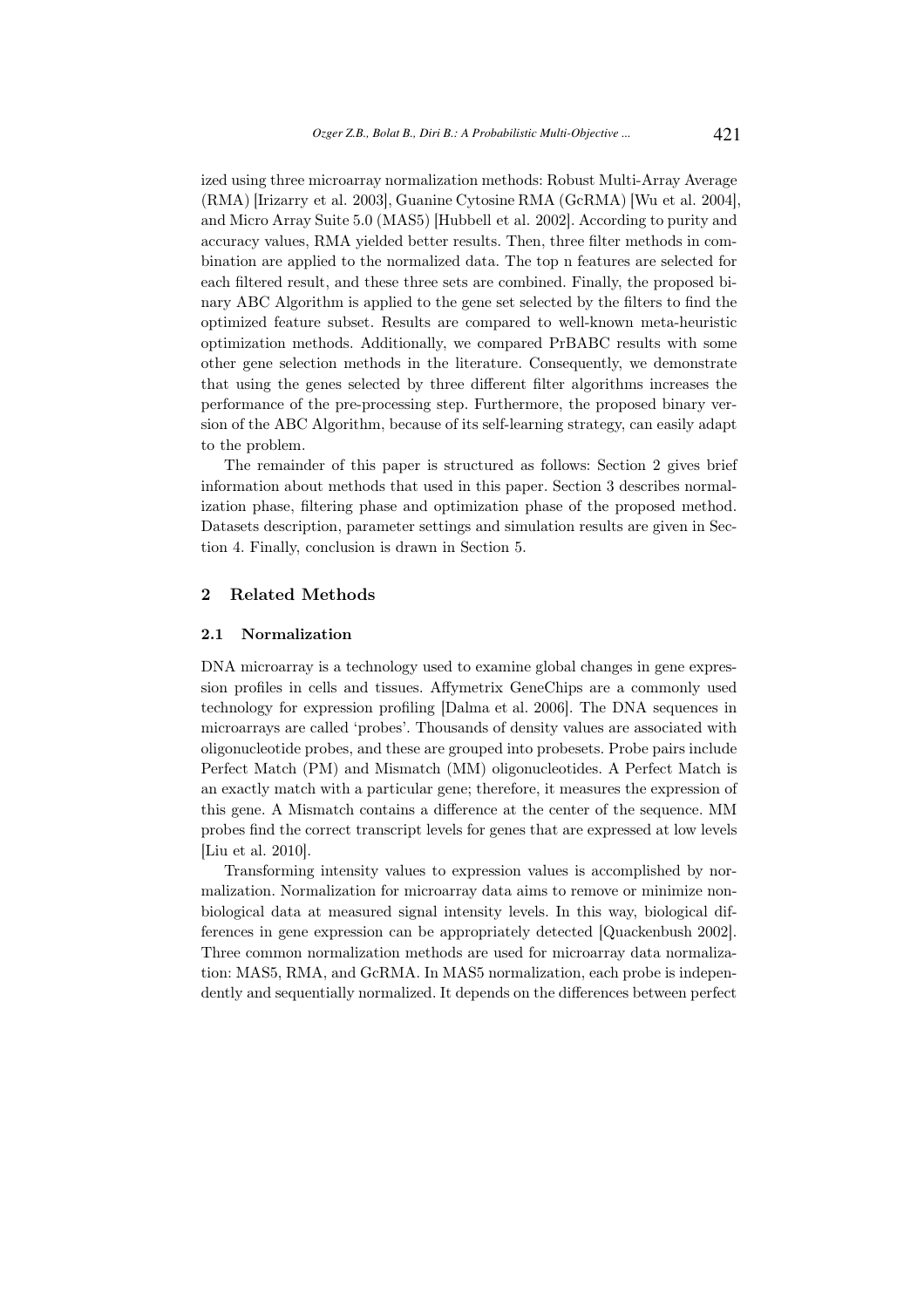match and mismatch. The value of a probe-set summary is normalized using linear scaling based on a reference array in MAS5. RMA is a multichip linear model and uses only perfect matches; i.e., it ignores the mismatches. RMA values are in log2 units. The value of each probe is normalized using quantile normalization in multiple arrays. MAS5 results are effective for correlation analysis, whereas RMA results are effective for detecting differentially expressed genes. Additional removal of mismatches can cause the loss of important signals of many probes [Do and Choi 2006]. The difference between GC-RMA and RMA is that RMA uses a convolutional model for background correction, but GcRMA uses the Guanine Cytosine (GC) content of the probes. In this way, it is intended to reduce the variance in the MM probe levels. According to position-dependant base effects, probe affinity is calculated. After MMs are adjusted based on probe affinity, they are subtracted from PM so that the MM values are not lost. GcRMA does not keep the probe-level information, and reports one value for each probe set [Wu et al. 2004].

#### 2.2 Information Gain

Information Gain is an entropy-based feature ranking method. Entropy is a measure of purity of a sample. The information gain is the difference of the information using to recognize to feature Y (Eq. (1)) and the information about feature Y after observing  $X(Eq. (1))$ . As a feature selection method, IG measures the distinctiveness of a feature for a given class. The value of IG is the range of 0-1. The more independent the feature is from the class information, the closer the value of IG is to 0 [Hall 1999].

$$
H(Y) = -\sum_{y \in Y} p(y) \log(p(y))\tag{1}
$$

$$
H(Y|X) = -\sum_{x \in X} p(x) \sum_{y \in Y} p(y|x) \log(p(y|x)) \tag{2}
$$

$$
IG = H(Y) - H(Y|X)
$$
\n(3)

where  $p(y)$  is the marginal probability density function for the random variable Y.  $p(y|x)$  is the conditional probability of y given x.

### 2.3 Correlation-Based Feature Selection

Correlation-Based Feature Selection is based on the hypothesis that good feature subsets are composed of features that are high in relation to the related class, and have low correlation with each other. CFS uses a search algorithm with a function that measures the information values of the feature subsets. The 'correlation' term refers to 'measure of feature similarity'. The aim is to select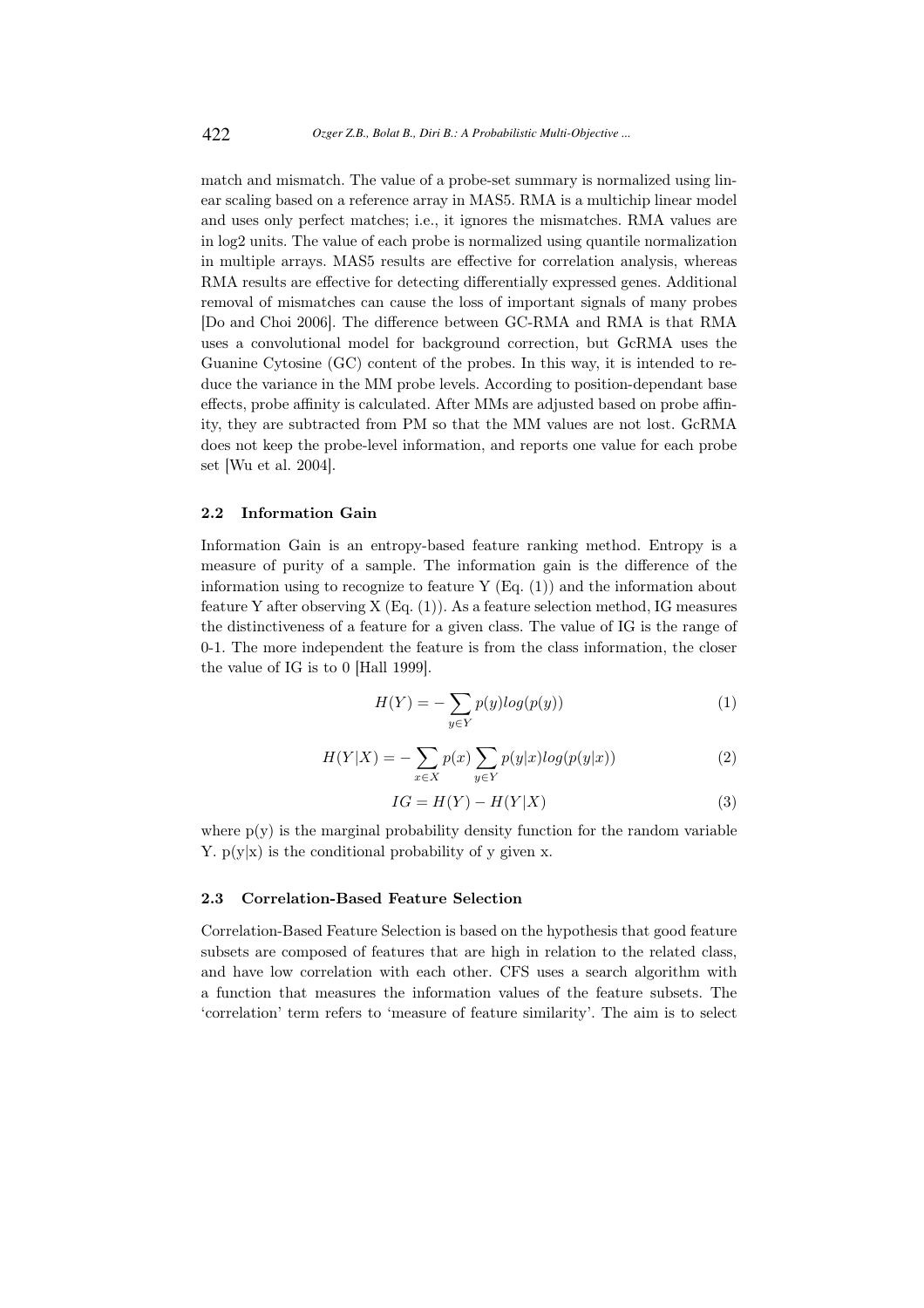the features that are high in relation to a particular class and low in relation to other features. The correlation value is a range between -1 and 1. The '-1' value indicates that there is a full negative linear relation between features, whereas the '1' value indicates a full positive linear relation between features. If the value is '0', there is no relation [Hall 1999].

$$
M_s = \frac{k\overline{r_{cf}}}{\sqrt{k + k(k-1)\overline{r_{ff}}}}
$$
(4)

where k is number of features at subset,  $\overline{r_{cf}}$  is the mean feature-class correlation,  $\overline{r_{ff}}$  is the average feature-feature inter-correlation.

#### 2.4 ReliefF

ReliefF is a statistical-based filter method. It takes a sample from a dataset and creates a model according to its closeness to the samples in the same class and distance from the samples in other classes. Therefore, ReliefF aims to maximize the margins that separate the classes [Robnik-Sikonja and Kononenko 2003]. At the beginning of the algorithm, weights for all attributes are 0. The algorithm selects a random observation and iteratively updates the weights according to Eq. (5).

$$
S_i = \frac{\sum_{j=1}^{m} -diff(A_{ij}, H_{ij}) + diff(A_{ij}, C_{ij})}{m}
$$
(5)

where i is the corresponding feature, m is the number of samples in dataset,  $diff(A_{ij}, H_{ij})$  is the distance between the sample  $A_{ij}$  and the nearest sample  $H_{ij}$  in same class.  $diff(A_{ij}, C_{ij})$  is the distance between the sample  $A_{ij}$  and the nearest sample  $C_{ij}$  in different class.

#### 2.5 Artificial Bee Colony

[Karaboga and Akay, 2009] introduced at 2009, the Artificial Bee Colony Algorithm, which is a swarm-based heuristic method. ABC is a multi-dimensional optimization algorithm that imitates the foraging behaviour of bees. According to this algorithm, the purpose of the bees is to maximize the quantity of nectar sources and minimize the distance of the sources. For optimization problems, sources are represented by vectors. The vector dimension is the parameter number of the problem. Each source is a possible solution of the problem, and the source quality is represented by the amount of nectar; this is called the fitness value. Each source has a trial value and is set to 0 in the initialization phase. When a source is improved, this value remains the same; otherwise, it is incremented by 1. A colony has three kinds of bees: employed bees, onlooker bees, and scout bees. There are an equal number of employed and onlooker bees, whereas there is always a single scout bee. The algorithm includes four steps: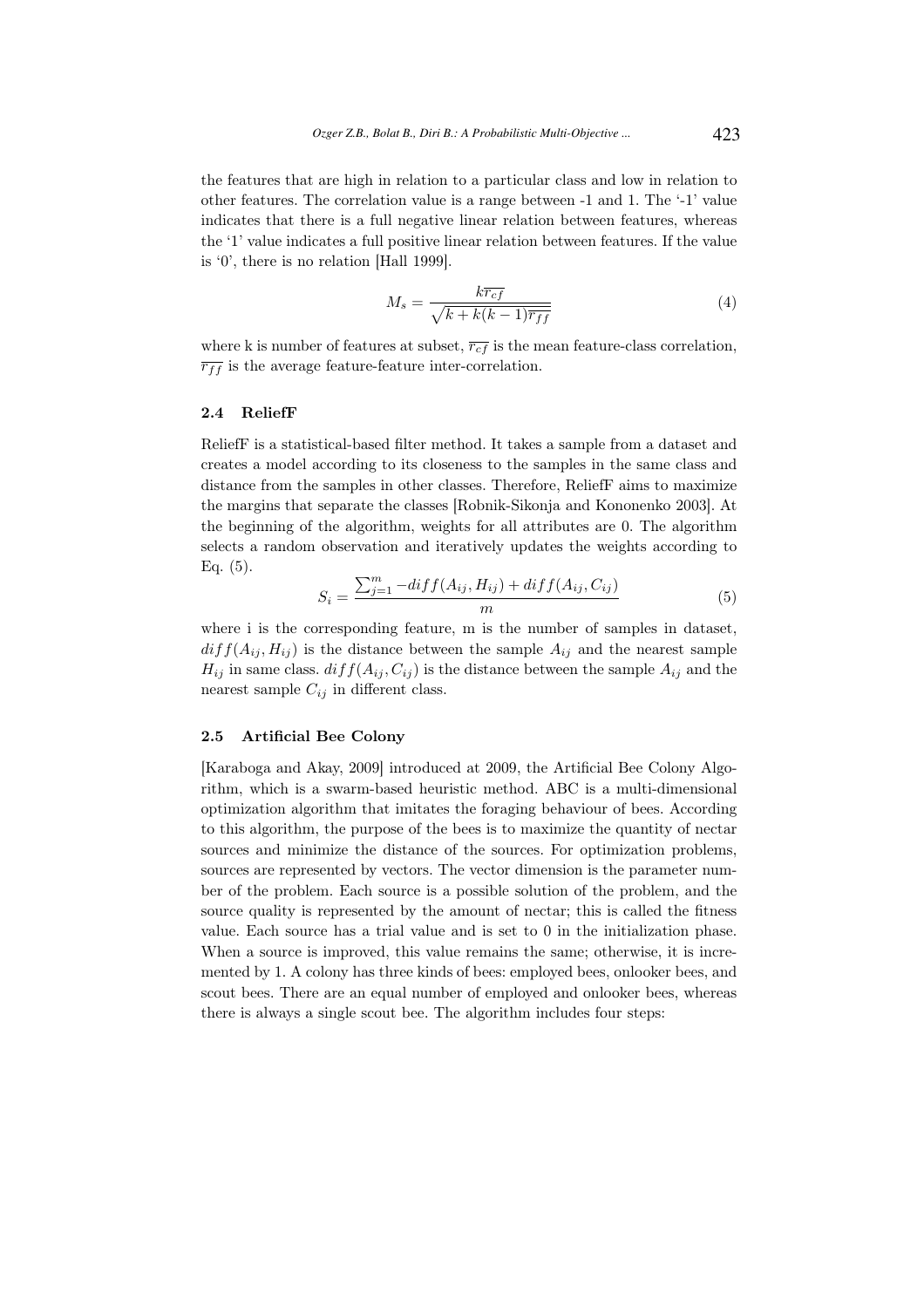1. Initialization Phase: Sources are randomly initialized using Eq. (6).

$$
x_{ij} = x_j^{min} + U(0,1)(x_j^{max} - x_j^{min})
$$
 (6)

The current source number is represented by i, and j is the dimension of the vector.  $U(0,1)$  is a uniformly distributed random number.

2. Employed Bee Phase:Each employed bee selects a random neighbour, then using Eq. (7) generates a new solution. The fitness values of the new and current solutions are compared. If the former is better, it becomes the current solution; otherwise the trial value is incremented by 1.

$$
v_{ij} = x_{ij} + \phi_{ij}(x_{ij} - x_{kj})
$$
\n<sup>(7)</sup>

 $x_i$  and  $x_k$  are current and randomly selected neighbour sources respectively.  $\varnothing$  is uniformly distributed random value between [-1,1].

3. Onlooker Bee Phase: The duty of onlooker bees in a swarm is optimization. After the employed bees exploitation phase, they return to the hive and provide information about their own sources. Each onlooker bee selects a source according to this information using the roulette-wheel scheme given in Eq. 8.

$$
p_i = \frac{fitness_i}{\sum_{j=1}^{n} fitness_j}
$$
 (8)

 $p_i$  is the probability of  $i^{th}$  source. If this probability is greater than a random value this source is selected otherwise the trial number of  $i^{th}$  source is incremented by 1.

4. Scout Bee Phase: At the end of the employed bee and onlooker bee phases, the scout bee checks if the trial value has exceeded the 'limit' value by any source. If so, it is assumed that this source fell into a local optimum; therefore, it is abandoned and the scout bee generates a new source using Eq. (6).

# 3 Proposed Method

#### 3.1 Normalization

Normalization is one of the key processes used in data mining. If the mean and variance of the variables are significantly different from each other, the variables with large mean and variance have a higher pressure on the others, and their role is significantly reduced. Therefore, data normalization should be performed. In order to reduce the effect of these factors, we firstly normalized microarray datasets by using MAS5, RMA, and GcRMA normalization methods for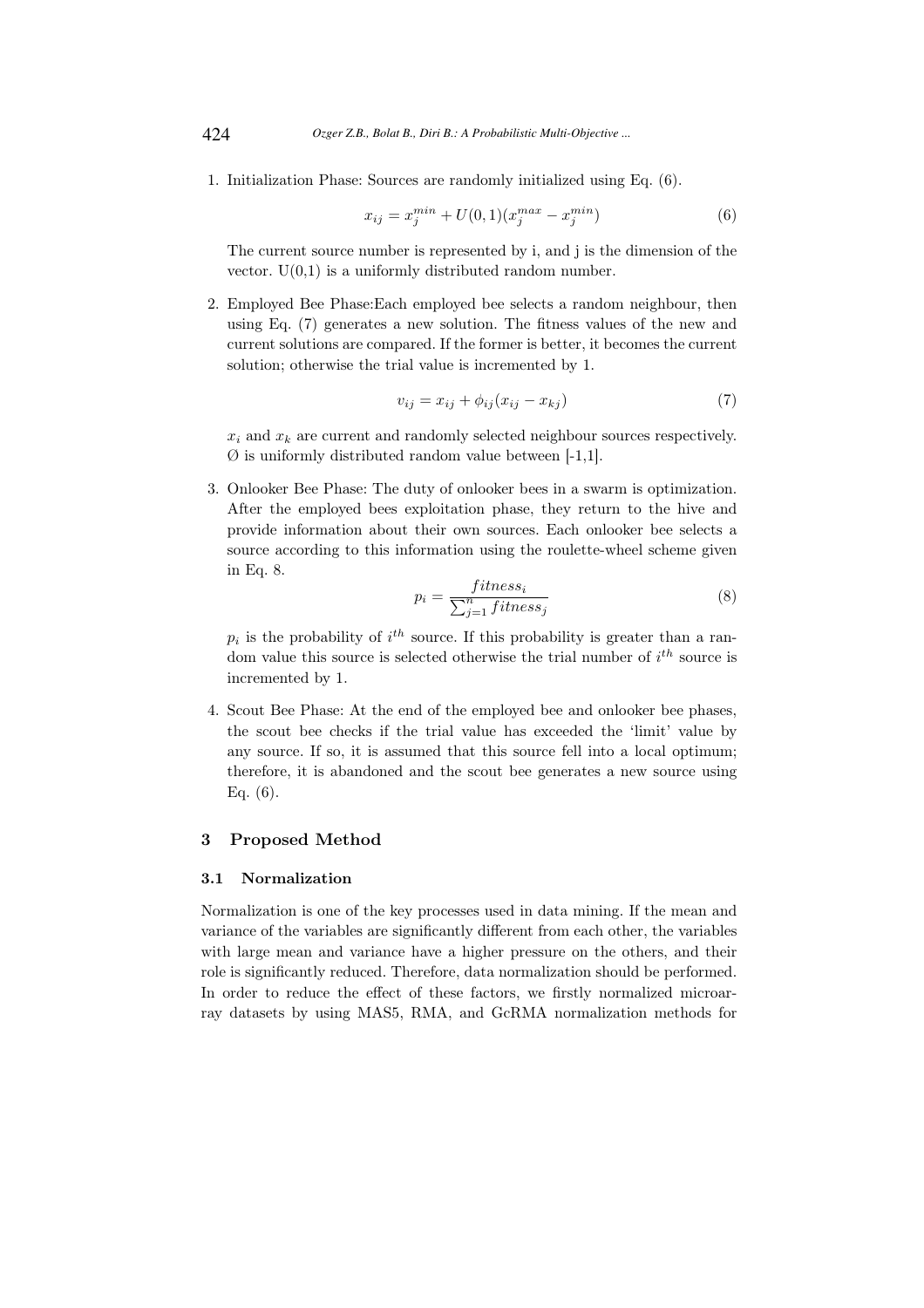microarray data. The normalization process is applied using the R statistical programming language, employing the Bioconductor package, which is a commonly used tool for genomic data. In order to compare datasets that normalized using three different methods, purity, Silhouette coefficient, and accuracy measures are used. Purity and Silhouette coefficient are criteria that indicate the quality of clusters. Purity is calculated as the ratio of the number of samples in the correctly assigned cluster to the total number of samples. The Silhouette coefficient measures the similarity of each sample to its cluster and is calculated with the mean nearest-cluster distance and mean of the intra-cluster distance. Normalized datasets are clustered using K-Means and Hierarchical Clustering methods. Clustering and Classification algorithms were applied with MATLAB R2017a.

### 3.2 Filtering



Figure 1: Flow Chart of Filtering Process

One of the most typical characteristic properties of microarray is that it has thousands of features and very few samples. Filtering methods that work by reducing feature size provide a preliminary process for determining the distinguishing features. For this purpose, we applied three filter methods to datasets before the optimization algorithm was applied. These are entropy-based Information Gain, Correlation Based Feature Selection, and distance-based ReliefF algorithms. Subsequently, we combined the results of all three methods. Filtering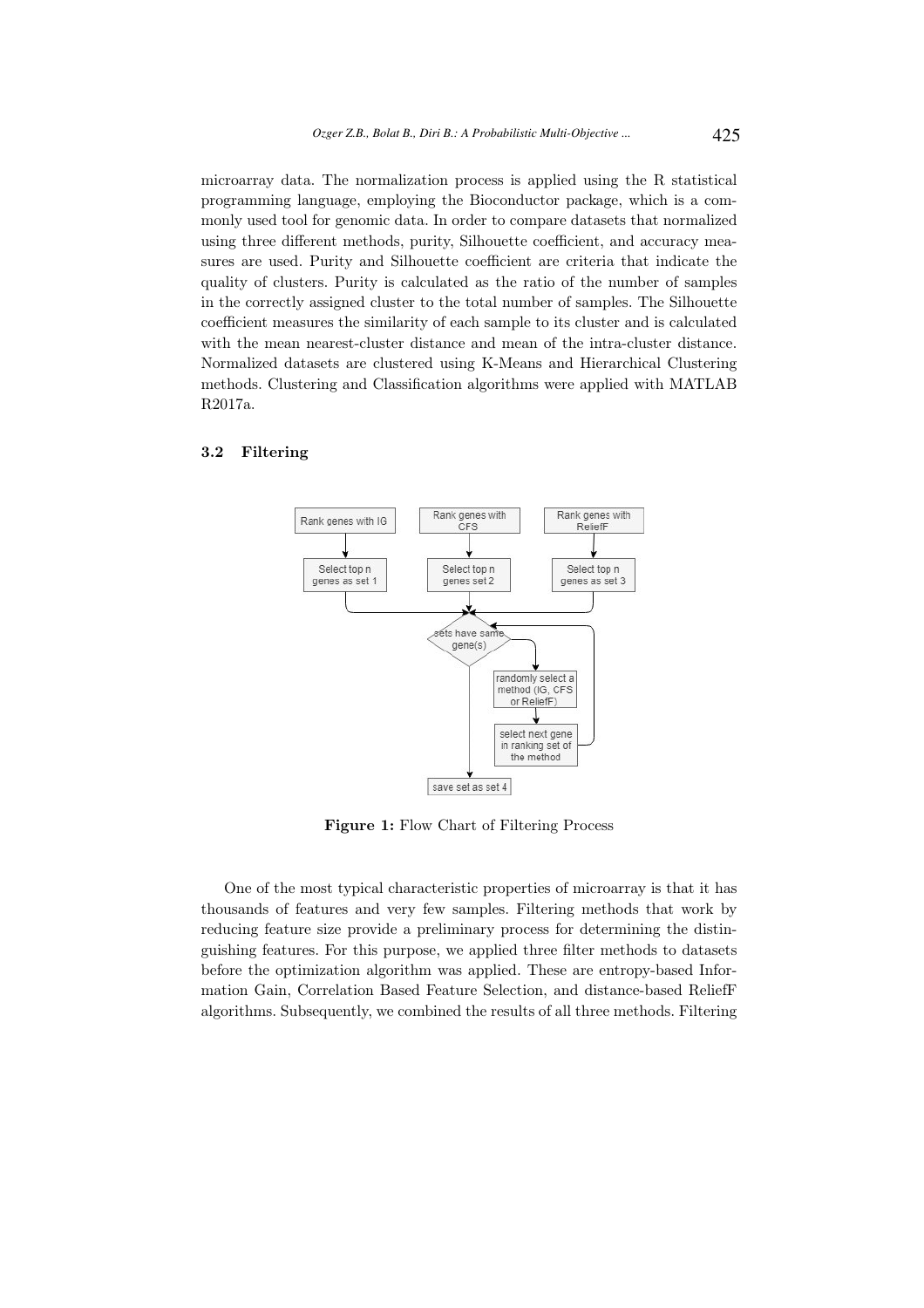process is given in Figure 1. Genes are ranked according to these filter methods separately. Top n genes are selected from each ranked sets. Subsequently, it is checked whether there is/are same gene(s) in the clusters. If any the next gene  $(n+1)$  is taken from randomly selected ranked set. These filtering algorithms ranks genes according to different criteria. In this way, after the filtering process is complete there are 3n features that have different levels of discrimination in datasets obtained by three different filter methods. Filter algorithms were applied with MATLAB R2017a.

#### 3.3 Probabilistic Binary Artificial Bee Colony Optimization

The ABC Algorithm is proposed for continous optimization problems. However, gene selection requires a binary solution space. The binarization process is accomplished by two basic approaches: to use binary vectors and to edit the new source generation equation to work with binary vectors or transforming continous values to binary space with a transformation function. Similarity measures (Jackard etc.) [Kasha et al. 2012], bitwise operators (AND, OR, XOR etc.) [Jia et al. 2014, Kiran and Gündüz 2013], insertion and/or swap operators [Zhang and Gu, 2015], substitution and/or shift operations [Ozmen et al. 2018] and genetic operators (cross-over, etc.) [Ozturk et al. 2015, Ozturk et al. 2014, Yurtkuran and Emel 2016] are used for the former approach. The round function [Wei and Hanning, 2012], sigmoid function [Tran and Wu 2014], mod operator [Kiran 2015] and, tangent function [Mandala and Gupta 2014] are used for transformation of continuous values to binary space.

Feature selection is a binary optimization problem. Certain assumptions are necessary for binary ABC variations: Food sources are binary vectors and their size is equal to the number of features of the dataset. If a feature is included in a feature subset, the corresponding value of the vector is 1; otherwise, it is 0. The fitness value is the classification/clustering performance of the selected subset.

For the ABC algorithm, sources are real vectors and are initialized by using Eq. (6). We adopted an initialization phase that is suitable for binary space, and sources are initialized with the following rule:

$$
x_{ij} = \begin{cases} 1 & \text{if } rand(0,1) \ge threshold \\ 0 & \text{if } rand(0,1) < threshold \end{cases}
$$
 (9)

The learning strategy is a critical issue for an optimization algorithm; it is highly dependent on the problem or data used. In ABC, the learning strategy is a new source generation formula that is given by Eq. (7). Researchers have proposed various novel source generation formulas for the employed bee phase in binary ABC variations. Feature selection can be defined as a multi-objective optimization problem. It aims to reduce the number of features while increasing the accuracy. At the stage of the binarization of the ABC algorithm, we tested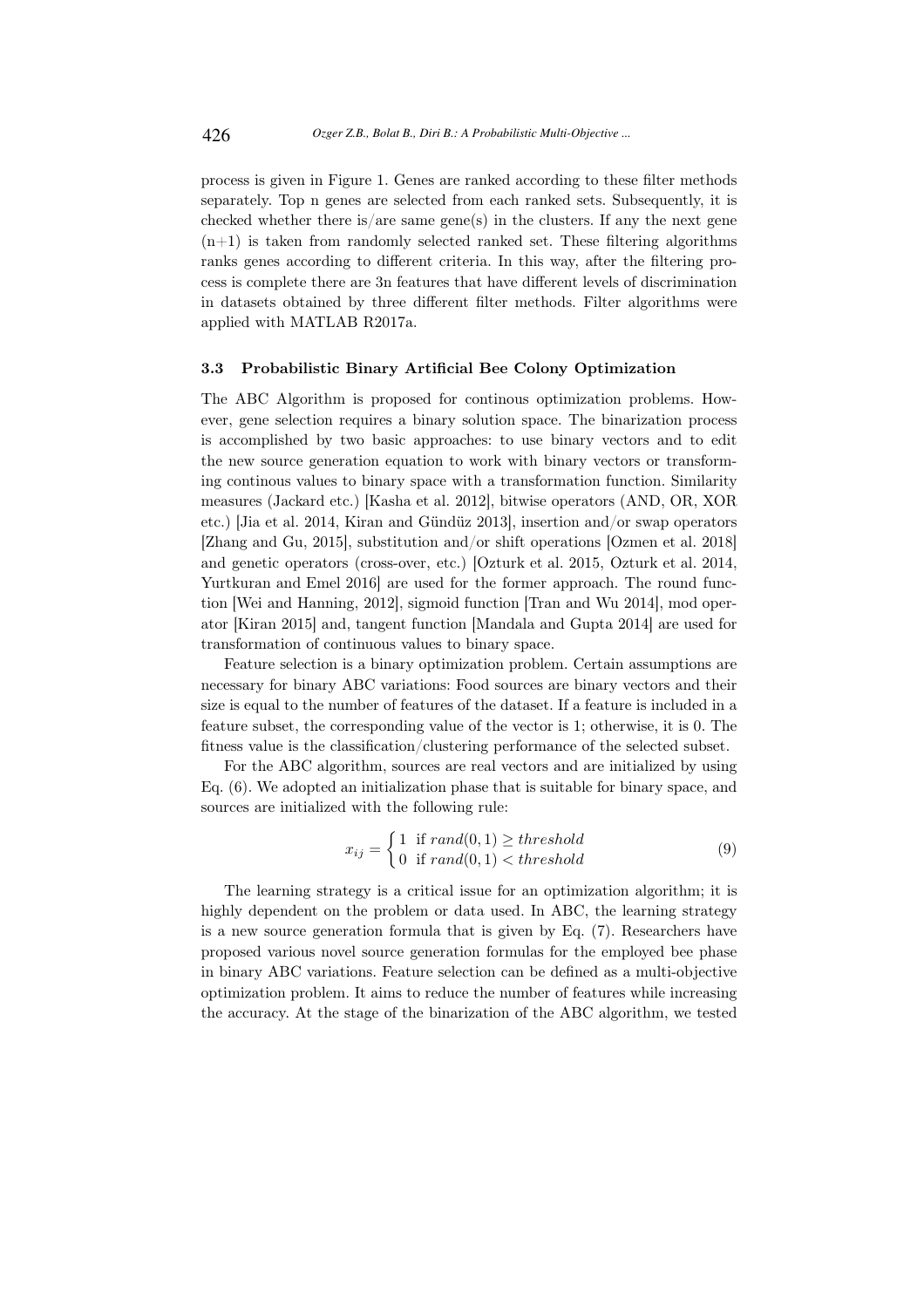

Figure 2: New source generation procedures (a) cross-over (b) bitwise AND

various learning methods. Some of them achieved improved classification accuracy and some of them yielded reduced feature size. Therefore, inspired by the study [Qin et al. 2005], we used two learning strategies in a probabilistic manner; one is intended to increase accuracy, and the other is intended to reduce feature size.

We applied some learning strategies to fit binary ABC and saw from our experiments that cross over and bitwise operators produce promising results, and have widespread use for the binarization process of ABC. In ABC, each current source contributes to the knowledge of other sources. Therefore, we constructed our learning strategies according to this information sharing. To increase accuracy, we used a partially-mapped crossover operator in the employed bee phase. According to this, a random source from a swarm is selected, and the applied partial-mapped crossover operator is shown in Figure 2. In the partial-mapped crossover operation, two points are selected randomly, then sub-strings between these points are exchanged. So, a new source is generated for the employed bee phase. If new source has a better fitness value than the current one, the new source becomes the current source. This means that the current source is improved. The advantage of the crossover operation is that the sub-strings are combined with different sub-strings in this way. These combinations can produce better classification results because in optimization algorithms, superior solutions has a better chance of survival. Additionally, crossover provides diversity and prevents falling into a local optimum.

We used bitwise operators as a second learning strategy. Similarly, a random source is selected from the swarm and the bitwise 'AND' operator is applied to sub-strings of sources, as shown in Figure 2b.

One of the these two learning strategies is probabilistically selected by the algorithm according to performance. When the algorithm is initialized, both of them have the same probability of selection: 0.5. As the iterations progress, these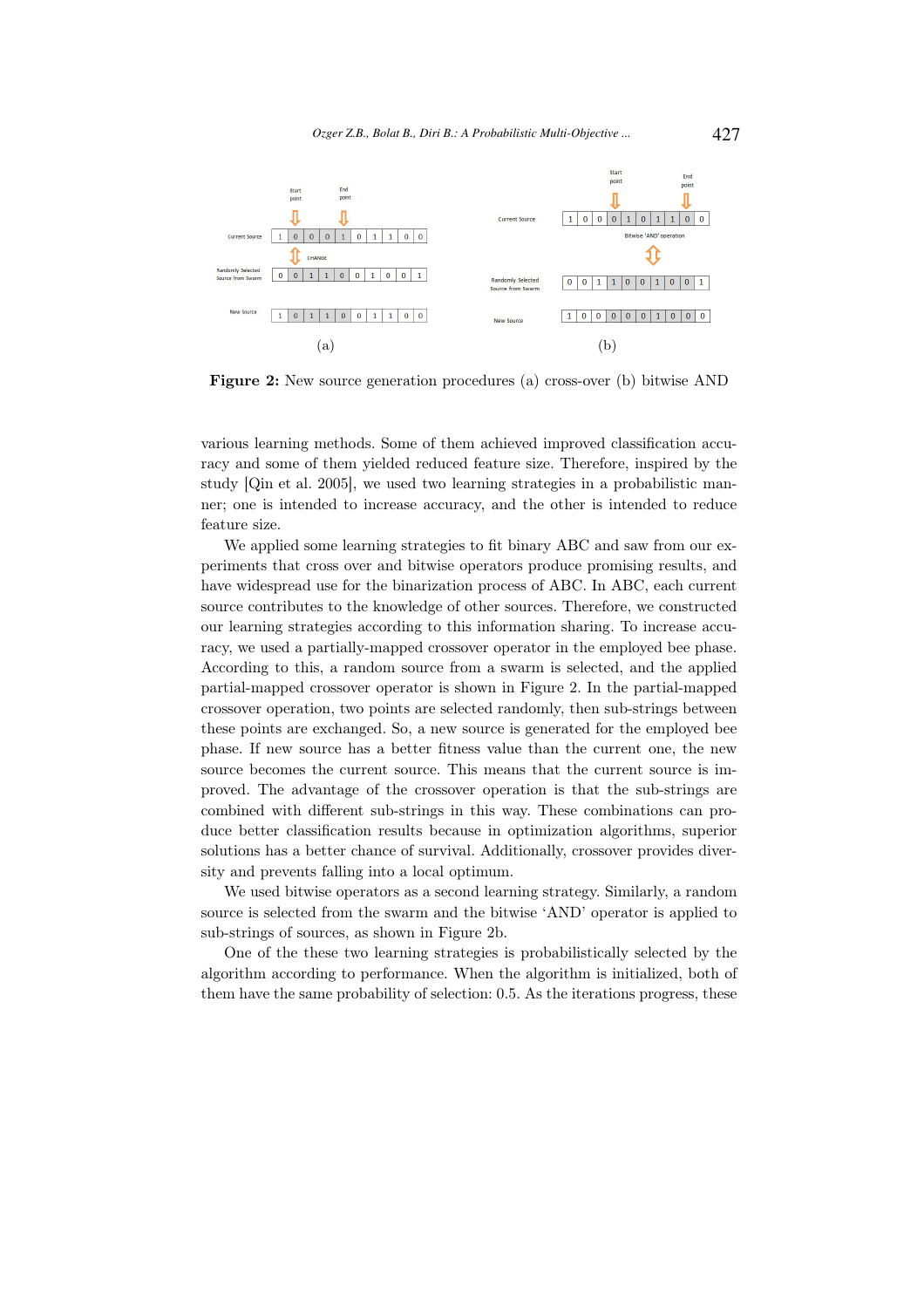probabilities are updated according to the rate of improvement of fitness value using Eq. (10).

$$
p_1 = \frac{imS_1}{\# totalImprovement}, p_2 = 1 - p_1 \tag{10}
$$

 $p_1$  and  $p_2$  are the probability of the first and second learning strategy respectively.  $imS_1$  is the number of successful new sources that generated by the first learning strategy. For each source in the employed bee phase and for some sources at the onlooker bee phase of ABC, new sources are generated. If it is better than the previous one, they are exchanged.  $imS_1$  is incremented by 1 if it improves the source when it selected as the learning strategy. Similarly, if the second strategy is selected and improves the source,  $imS_2$  is incremented by 1.  $#totalImprovement$  is the total success number of both strategies. The total probability of the two strategies is 1.

 $imS_1$ ,  $imS_2$ ,  $#totalImprovement$ ,  $p_1$  and  $p_2$  values are updated at the end of each iteration.

A uniformly distributed random number between 0 and  $max(p_1,p_2)$  is generated in each new resource generation stage. If this random number is smaller than  $p_1$  a new source is generated by the first learning strategy; if it is smaller than  $p_2$  a new source is generated by the second learning strategy. If the random number is smaller than both of the probabilities, the algorithm randomly selects one of the two methods. We experimentally saw that, if a strategy improved sources several times in an iteration, in the next iteration its probability is very high, according to the other strategy. In this way, we prevented such obvious differences in probabilities.

In the employed bee phase, we used the improvement capability of learning strategies. Similarly to the onlooker bee phase, we used failure rates of learning strategies. Unlike before, the probabilities were calculated using Eq. (11), and a lower probability value, indicated less failure. Namely, the selection chance of a strategy is increased, according to the magnitude of the random value. Thus, the algorithm takes into account both improvement and failure rates. We call our method "Probabilistic Binary Artificial Bee Colony (PrBABC)", and to demonstrate its effectiveness we applied it to the gene selection problem.

$$
p_3 = \frac{\#failure_1}{\#totalFailure}, p_4 = 1 - p_3 \tag{11}
$$

#### 4 Experiments

We used nine differently sized microarray datasets listed in Table 1, in our experiments to measure the effectiveness of the proposed methods. All datasets are high-dimensional data, and the feature size is much larger than the sample size.

Microarray normalization methods were compared according to purity, accuracy, and silhouette coefficient values. Purity values were measured according to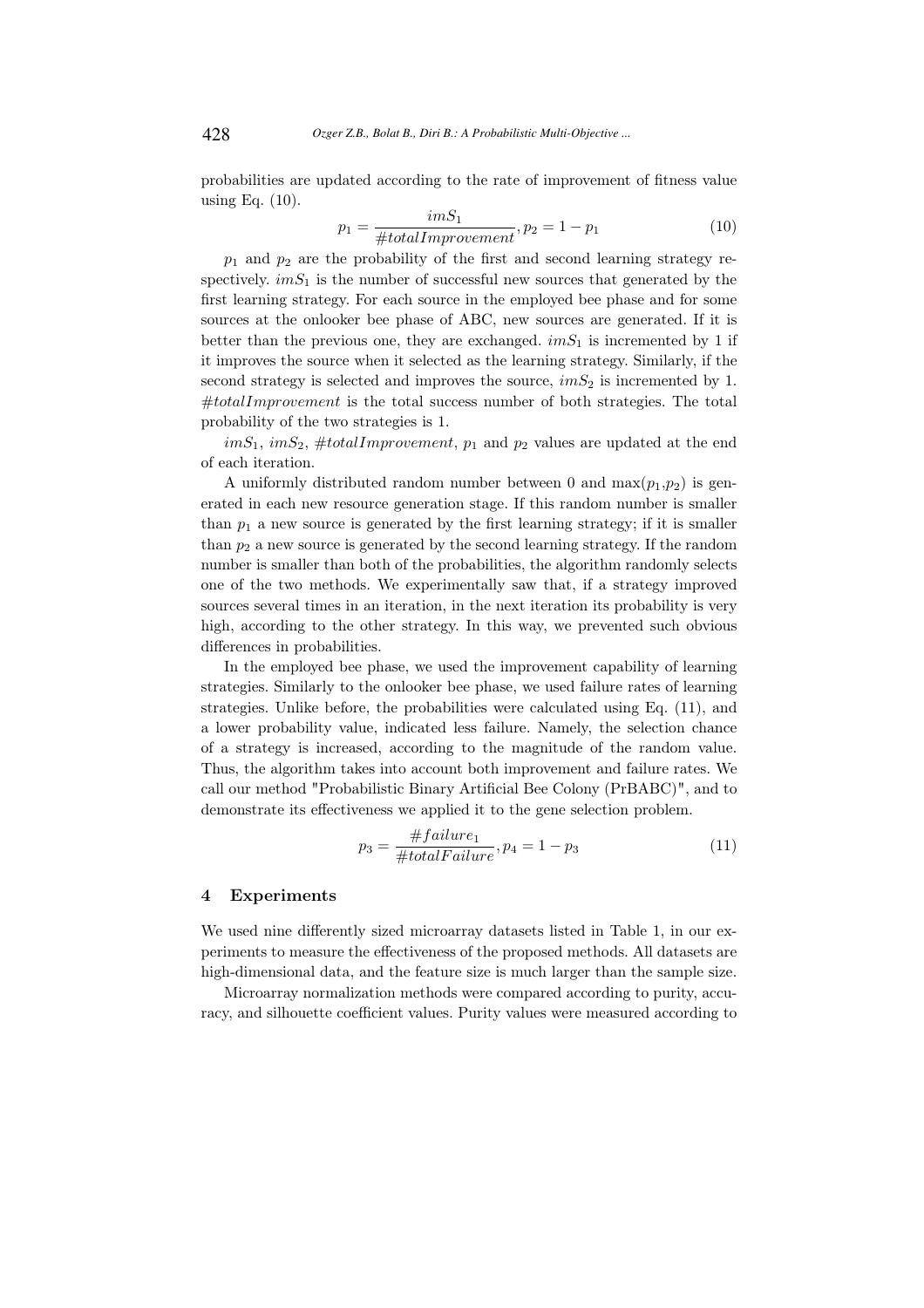| MA            | #<br>Ins | #<br>Cls       | #<br>Feat | Description                                                                            | MA                   | #<br>Ins | #<br>$_{\text{Cls}}$ | #<br>Feat | Description                                                        |
|---------------|----------|----------------|-----------|----------------------------------------------------------------------------------------|----------------------|----------|----------------------|-----------|--------------------------------------------------------------------|
| $ClI-$<br>Sub | 111 3    |                |           | of<br>Subgroups<br>B-cell<br>12626 chronic lymphocytic Stjude 327 7<br>leukemia [NCBI] |                      |          |                      |           | Sub type of pediatric<br>12625 lymphoblastic leukemia<br>[St.Jude] |
| Dlbcl         | 77       | 2              | 7129      | $B-$<br>Diffuse<br>Large<br>$\frac{L}{\text{Lymphoma}}$<br> Cell =<br>Broad Institutel | Lung                 | 235 5    |                      | 12625     | Human Lung Carcino-<br>mas [Broad Institute]                       |
| Glim.         | 150      | $ 2\rangle$    |           | 12625 Brain Tumor [NCBI]                                                               | Leuk2 <sup>172</sup> |          | 3                    | 12626     | Sub types of Leukemia<br>[Broad Institute]                         |
| Pros<br>Can.  | 102 2    |                |           | Prostate<br>tumor<br>ver-<br>genes WBC<br>$12625$ sus normal<br>[Broad Institute]      |                      | 97       | $\overline{2}$       | 24482     | Breast cancer relapse<br>free survival [NCBI]                      |
| <b>CNS</b>    | 60       | $\overline{2}$ | 7129      | Central nervous system<br>embryonel tumour out-<br>come [Broad Institute]              |                      |          |                      |           |                                                                    |

Table 1: Datasets that used in experiments

K-Means and Hierarchical clustering methods. In order to establish a baseline to assess the clustering results, the clustering process was applied 10 times, and mean purity values were taken into account for K-Means. Silhouette coefficients were calculated according to clusters produced by the K-Means Algorithm. The class number of datasets is set as the cluster number. To obtain the accuracy values, the 3-NN algorithm was applied with 10-fold cross-validation. Clustering and Classification algorithms were applied in the MATLAB R2017a environment. The obtained results are given in Table 2.

|            |                  | Purity        |        | Accur. | Sil. Co-<br>eff. |            |               | Purity |       | $Co-$<br>Sil.<br>eff. |
|------------|------------------|---------------|--------|--------|------------------|------------|---------------|--------|-------|-----------------------|
| Dataset    | Method           | $K-$<br>Means | Hierar | 3NN    | K-<br>Means      | Dataset    | $K-$<br>Means | Hierar | 3NN   | K-<br>Means           |
|            | MAS5             | 0.252         | 0.513  | 0.829  | 0.491            |            | 0.302         | 0.715  | 0.962 | 0.154                 |
| $ClI-Sub$  | RMA              | 0.423         | 0.468  | 0.892  | 0.217            | Lung       | 0.506         | 0.715  | 0.983 | 0.168                 |
|            | GcRNA            | 0.577         | 0.459  | 0.883  | 0.251            |            | 0.451         | 0.723  | 0.974 | 0.187                 |
|            | MAS5             | 0.617         | 0.633  | 0.783  | 0.161            |            | 0.507         | 0.622  | 0.787 | 0.172                 |
| <b>CNS</b> | RMA              | 0.617         | 0.633  | 0.817  | 0.252            | <b>WBC</b> | 0.535         | 0.622  | 0.78  | 0.183                 |
|            | GcRMA            | 0.683         | 0.633  | 0.783  | 0.208            |            | 0.528         | 0.629  | 0.773 | 0.111                 |
|            | MAS5             | 0.61          | 0.74   | 0.948  | 0.174            |            | 0.444         | 0.389  | 0.944 | 0.193                 |
| DLBCL      | RMA              | 0.714         | 0.74   | 0.974  | 0.182            | Leuk2      | 0.667         | 0.389  | 0.986 | 0.153                 |
|            | GcRNA            | 0.714         | 0.74   | 0.948  | 0.131            |            | 0.639         | 0.389  | 0.972 | 0.109                 |
|            | MAS <sub>5</sub> | 0.177         | 0.231  | 0.865  | 0.125            |            | 0.627         | 0.5    | 0.892 | 0.373                 |
| Stjude     | RMA              | 0.217         | 0.24   | 0.939  | 0.056            | Prostate   | 0.569         | 0.5    | 0.931 | 0.358                 |
|            | GcRNA            | 0.217         | 0.24   | 0.96   | 0.066            |            | 0.598         | 0.52   | 0.912 | 0.391                 |
|            | MAS <sub>5</sub> | 0.6           | 0.54   | 0.88   | 0.12             |            |               |        |       |                       |
| Glioma     | <b>RMA</b>       | 0.72          | 0.54   | 0.88   | 0.147            |            |               |        |       |                       |
|            | GcRMA            | 0.72          | 0.54   | 0.88   | 0.29             |            |               |        |       |                       |

Table 2: Normalization methods comparison

According to the results in Table 2, the purity values obtained by hierarchical clustering are generally equal to each other. For some datasets, the purity val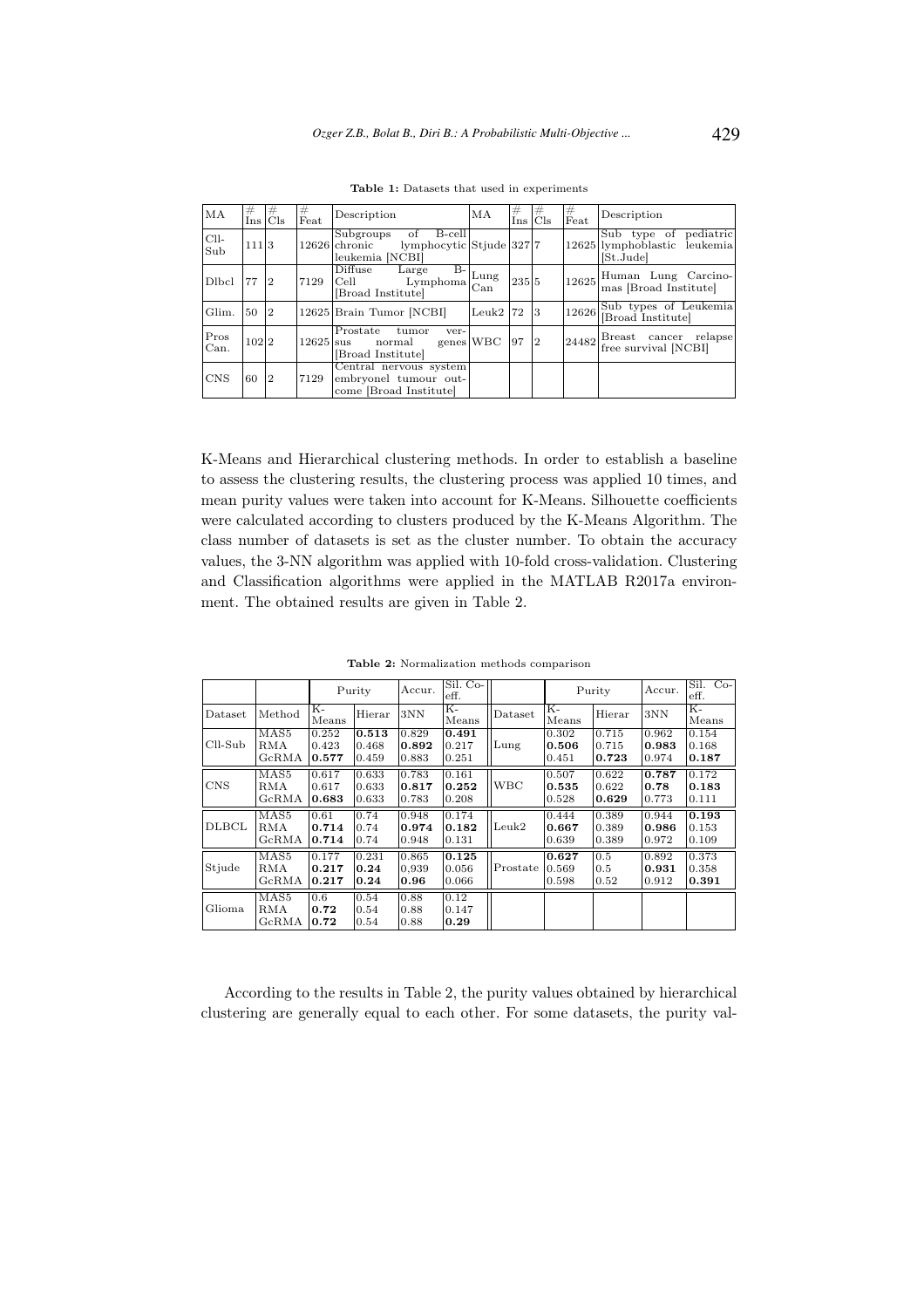ues obtained by K-Means clustering are also equal. Generally, for this, measure RMA and GcRMA normalization methods yielded good clustering results. With respect to accuracy, RMA normalization is better than the other methods. When the silhouette coefficients are taken into account, the methods show equivalent performance. Overall, we saw that, RMA produced generally good results for these datasets. Therefore, we used datasets normalized with RMA method in our experiments.

In the optimization phase, datasets were classified with the 5-NN algorithm. Datasets were randomly divided into 3 sections: 60% of the data was the training set, 20% of the data was the validation set, and the remaining data is the test set. It is guaranteed that each set has at least one sample of each class. During the optimization phase, the selected subset is trained with the training set, and its accuracy value is measured with the test set. The samples in the validation and test sets were not used in the training phase. After all iterations had completed, the performance of the best feature subset was measured by the test set.

PrBABC was compared with three well-known algorithms: Genetic Algorithm [Sivanandam S. and Deepa 2008], Binary Particle Swarm Optimization Algorithm [Kennedy and Eberhart 1997], and the binary Differential Evolution Algorithm (BinDE) [Engelbrecht and Pampara 2007]. To ensure a fair comparison, 3 filter methods were applied to datasets as in PrBABC before the algorithms were run. The results were compared in terms of test set misclassification errors, number of genes in the subset, and CPU time. Algorithms are applied according suggestions; for GA in [Sivanandam S. and Deepa 2008] for BPSO in [Kennedy and Eberhart 1997] and for BinDE in [Engelbrecht and Pampara 2007] using MATLAB r2017a. The source code available for all algorithms at github. com/ZBaOz/MicroarrayGeneSelection.

The threshold value in the initialization phase was set as 0.85; this value represents the probability of a gene in the subset. The limit value that was used in the scout bee phase was 100. The number of employed bees was 25, and the population size for GA, BinPSO, and BinDE was 50 (2 x  $\#$ employed-Bee). For GA, crossover rate was 0.8 and mutation rate was 0.2, as reported in [Sivanandam S. and Deepa 2008]. As recommended in [Mirjalili and Lewis 2012], the learning factors c1 and c2 were set to 2, initial weight (w) was set to 0.9, and the maximum speed  $(V_{max})$  was set to 0.6 for BinPSO. For BinDE the scaling factor (F) was set to 1, perturbation parameter (P) was set to 0.25, and cross-over rate (CR) was set to 0.1 as recommended in [Engelbrecht and Pampara 2007]. Maximum iteration number for all algorithms was 100. Algorithms ran 20 times with different random seeds and were averaged to verify the results statistically. The algorithms were executed on a PC with 16 GB Ram and an Intel  $(R)$ Core(TM) i7-3630QM 2.4 GHz CPU by using MATLAB R2017a. The source code available at github.com/ZBaOz/MicroarrayGeneSelection.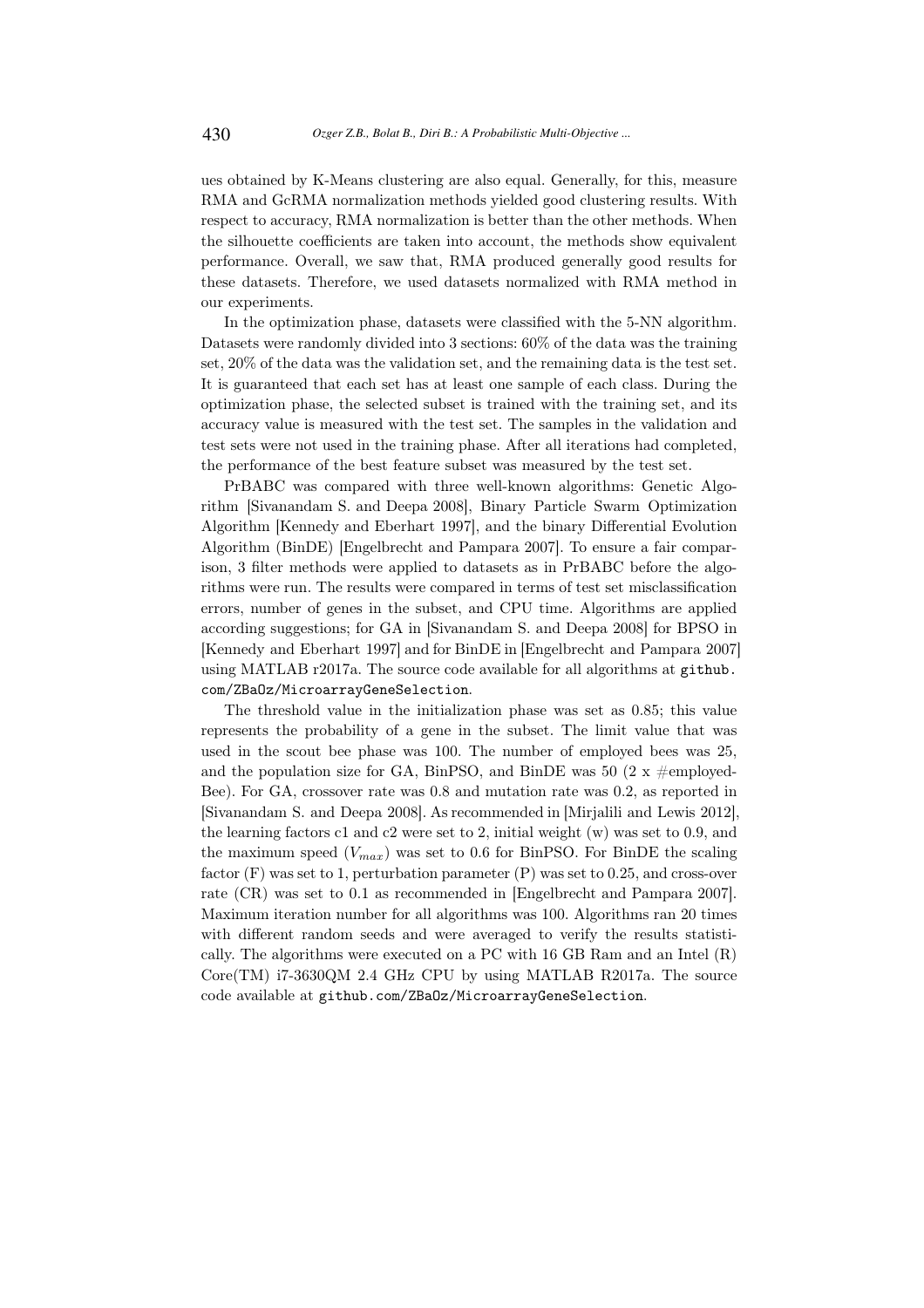Exploration in ABC is done in the scout bee phase and is controlled by the 'limit' value; therefore this value directly affects the performance of the ABC algorithm. [Karaboga and Basturk 2008] proposed to determine the limit value according to the following formula:

$$
limit = n_e * D \tag{12}
$$

 $n_e$  is the number of employed bees and D is the dimension of the problem. However, in [Veček et al. 2017], the authors tried different  $n_e$  and D value pairs, and they demonstrated that there does not exist a linear relationship between  $n_e$  and D as in Eq. (12), especially in high-dimensional problems. In the gene selection process, problem dimension is equal to the gene number of dataset. For example, for a microarray with 10,000 genes, the problem dimension is equal to 10,000. Determining the 'limit' value according to Eq. (12), will significantly reduce exploration. 'Limit' is a problem-dependent parameter; therefore, we set it to 100 by trial and error.

The fitness value is calculated according to accuracy and the number of gene values of the subset. The constant 'c' in Eq.  $(13)$  is used for regulating the weights of accuracy and gene number. In our study, since increasing accuracy is more important than reducing the number of genes, c was set as 0.9995. Thus, it is guaranteed that the algorithm always selects a subset that has high accuracy, but if any two subsets have identical accuracy, PrBABC selects the subset that has fewer genes.

$$
fitness = (c * accuracy) + ((1 - c) * \frac{\# selectedGene}{\# totalGene})
$$
\n(13)

$$
accuracy = \frac{\#correctlyClassifiedInstances}{\#totalInstances} \tag{14}
$$

The maximum iteration number is an important parameter of an iterative algorithm, and it is a problem-dependent parameter. The difficulty of the problem is directly related to the size of the search space. If this value is small, the algorithm cannot converge to the optimal solution. A characteristic of microarrays is that they have many features and a few samples. Therefore, the validation and test sets have few samples for each class. When the maximum iteration number was too large, we saw that, initially, the error decreased, but subsequently, the error began to increase because of over-training. Taking this into consideration, the maximum iteration number was experimentally chosen as 100. Figure 3 shows the convergence graph related to test set misclassification error of PrBABC-3F and iteration number, from a randomly selected run with the top 1,500 features. According to these graphs, 100 iterations are sufficient, and the algorithm is terminated without over-training.

The IG, CFS, and ReliefF filter methods were applied to the microarrays and the top 1500, 1000, 750, 500, 300, and 100 genes were selected. PrBABC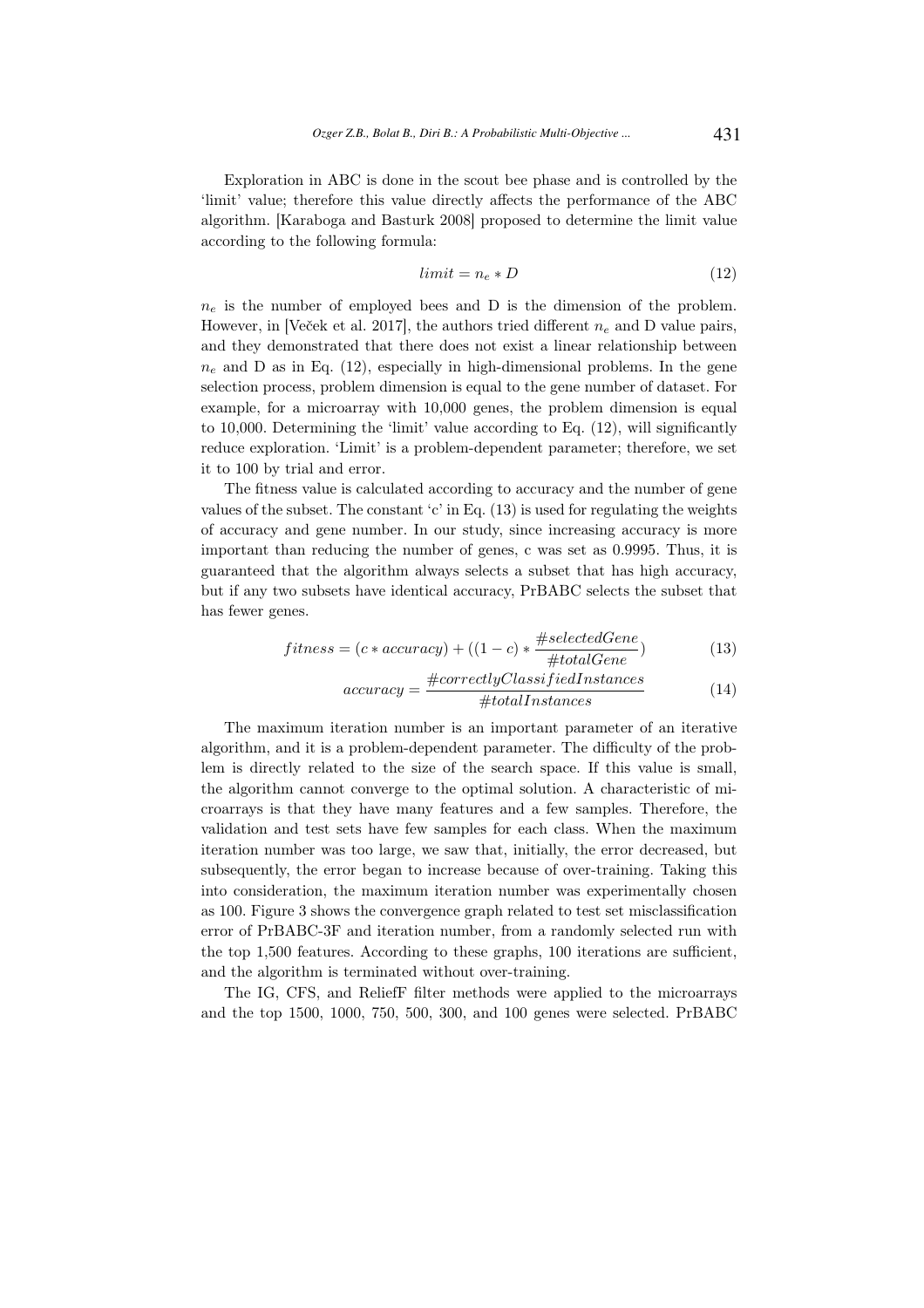

Figure 3: Convergence Graph

was applied after the datasets were filtered by three filter methods both combined and separately. PrBABC-3F represents filtering process performed with all three filtering methods. For example, as mentioned above, the top 1500 genes are composed of the top 500 genes obtained by each filter method. PrBABC-IG, PrBABC-CFS, and PrBABC-RF represent IG, CFS, and ReliefF filters with PrBABC, respectively. The test set misclassification error results and their standard deviations of methods are given in Table 3. The best results for each dataset are shown in bold text.

According to the results shown in Table 3, applying three filter methods together is better than the other strategies for most of the datasets. For DLBCL and Leukemia2 datasets, test set misclassification errors were generally smaller than 0.1, and other methods yielded better results for some conditions; however the error differences are very small and not meaningful. When 3 filter methods were compared with each other, ReliefF produced better results than IG and CFS, and it obtained the closest results to the PrBABC-3F method. ReliefF aims to maximize the margins that separate classes. The results clearly show that applying three filtering methods together selects the gene subset with the fewest errors. In this way, we took advantage of these 3 different methods.

To show the effectiveness of PrBABC, the results are compared with the GA, Binary PSO, and Binary DE algorithms. As in PrBABC, the datasets were filtered by all 3 methods, and the top 1500, 1000, 750, 500, 300, and 100 genes were selected.

GA-3F represents Genetic Algorithm with 3 filters, BinPSO-3F represents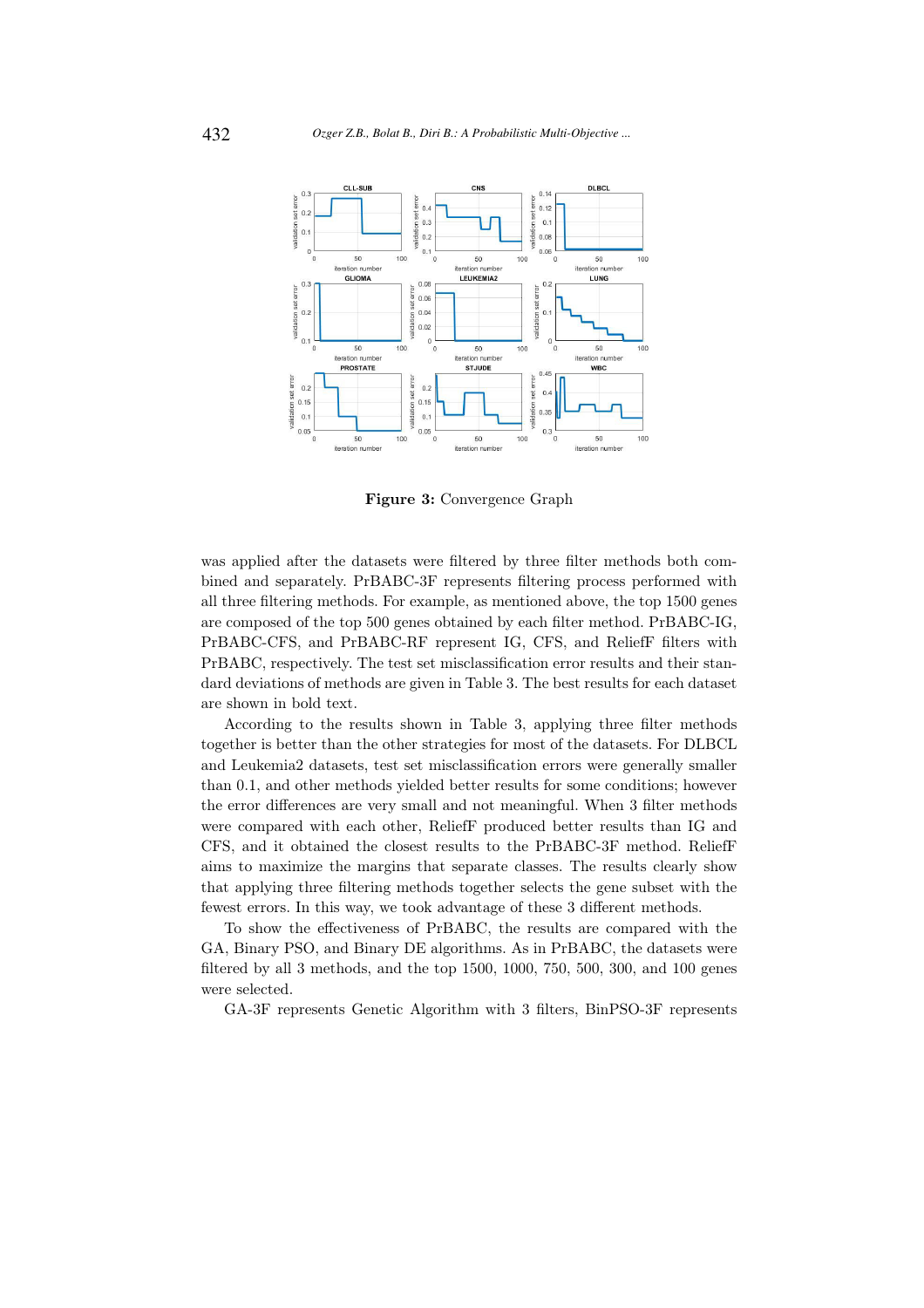|      | Method                 | $CLL-$<br><b>SUB</b>  | <b>CNS</b>         | <b>DLBCL</b>                  | Glioma                | Leuk2                 | Lung                          | Prostate Stjude    |                    | WBC                   |
|------|------------------------|-----------------------|--------------------|-------------------------------|-----------------------|-----------------------|-------------------------------|--------------------|--------------------|-----------------------|
|      | $PrBABC-$              | $0.259 +$             | $0.242+$           | $0.031 +$                     | $\overline{0.14} \pm$ | $0.03 +$              | $0.042 +$                     | $0.1 +$            | $0.125 +$          | $0.325\pm$            |
|      | 3F                     | 0.1                   | 0.08               | 0.04                          | 0.1                   | 0.04                  | 0.03                          | 0.07               | 0.04               | 0.05                  |
| 1500 | $PrBABC-$              | $0.355 \pm$           | $0.367 \pm$        | $0.081 \pm$                   | $0.255 \pm$           | $0.083 +$             | $0.076\pm$                    | $0.165\pm$         | $0.174\pm$         | $0.383 \pm$           |
|      | <b>CFS</b>             | 0.12                  | 0.1                | 0.06                          | 0.14                  | 0.09                  | 0.03                          | 0.07               | 0.04               | 0.06                  |
|      | $PrBABC-$              | $0.289 \pm$           | $0.383\pm$         | $0.044\pm$                    | $0.205 \pm$           | $0.053\pm$            | $0.053\pm$                    | $0.153\pm$         | $0.131\pm$         | $0.372 \pm$           |
|      | ΙG                     | 0.09                  | 0.14               | 0.05                          | 0.14                  | 0.05                  | 0.03                          | 0.05               | 0.04               | 0.05                  |
|      | $PrBABC-$              | $0.284\pm$            | $0.308\pm$         | $0.069\pm$                    | $0.16\pm$             | $0.06\pm$             | $0.053\pm$                    | $0.123\pm$         | $0.139\pm$         | $0.361 \pm$           |
|      | RF                     | 0.1                   | 0.09               | 0.06                          | 0.1                   | 0.06                  | 0.03                          | 0.07               | 0.03               | 0.04                  |
|      | PrBABC-                | $\overline{0.227\pm}$ | $0.279 +$          | $0.031 \pm$                   | $0.15+$               | $\overline{0.023\pm}$ | $71.85\pm$                    | $0.095 \pm$        | $0.116 +$          | $\overline{0.333\pm}$ |
|      | 3F                     | 0.1                   | 0.13               | 0.05                          | 0.09                  | $\bf{0.03}$           | 8.23                          | 0.06               | 0.05               | 0.04                  |
| 1000 | $PrBABC-$              | $0.286 \pm$           | $0.375 \pm$        | $0.116\pm$                    | $0.285 \pm$           | $0.1\pm$              | $0.08\pm$                     | $0.21 \pm$         | $0.22\pm$          | $0.397\pm$            |
|      | <b>CFS</b>             | 0.1                   | 0.17               | 0.08                          | 0.13                  | 0.06                  | 0.03                          | 0.07               | 0.05               | 0.06                  |
|      | $PrBABC-$              | $0.314\pm$            | $0.35 \pm$         | $0.028\pm$                    | $0.165\pm$            | $0.033\pm$            | $0.053\pm$                    | $0.143\pm$         | $0.13\pm$          | $0.368\pm$            |
|      | IG                     | 0.09                  | 0.01               | 0.03                          | 0.11                  | 0.05                  | 0.03                          | 0.07               | 0.04               | 0.05                  |
|      | PrBABC-                | $0.275 \pm$           | $0.313\pm$         | $0.059\pm$                    | $0.2\pm$              | $0.067\pm$            | $0.057\pm$                    | $0.122 +$          | $0.142\pm$         | $0.348\pm$            |
|      | RF                     | 0.11                  | 0.11               | 0.05                          | 0.11                  | $_{0.05}$             | 0.03                          | 0.07               | 0.04               | 0.04                  |
|      | PrBABC-                | $0.223 \pm$           | $0.263 +$          | $0.028\pm$                    | $0.12\pm$             | $0.013\pm$            | $0.053\pm$                    | $0.09\pm$          | $0.109 +$          | $0.33\pm$             |
|      | 3F                     | 0.11                  | 0.09               | 0.04                          | 0.08                  | 0.03                  | 0.03                          | 0.06               | 0.05               | 0.04                  |
| 750  | $PrBABC-$              | $0.354\pm$            | $0.45\pm$          | $0.138\pm$                    | $0.305\pm$            | $0.137\pm$            | $0.077 \pm$                   | $0.22 \pm$         | $0.219\pm$         | $0.4\pm$              |
|      | CFS                    | 0.11                  | 0.12               | 0.09                          | 0.14                  | 0.08                  | 0.04                          | 0.07               | 0.04               | 0.06                  |
|      | PrBABC-                | $0.282 +$             | $0.371 +$          | $0.031 +$                     | $0.21 \pm$            | $0.033\pm$            | $0.05\pm$                     | $0.1\pm$           | $0.138 +$          | $0.384 +$             |
|      | ΙG                     | 0.09<br>$0.282 +$     | 0.12<br>$0.283\pm$ | 0.05                          | 0.16                  | 0.05                  | 0.03                          | 0.06               | 0.05               | 0.05                  |
|      |                        |                       |                    | $0.034\pm$                    | $0.165 \pm$           | $0.073\pm$            | $\overline{0.053\pm}$         | $0.14\pm$          | $0.145\pm$         | $0.365 \pm$           |
|      | PrBABC-                |                       |                    |                               |                       |                       |                               |                    |                    |                       |
|      | $_{\rm RF}$            | 0.09                  | 0.08               | 0.04                          | 0.12                  | 0.07                  | 0.03                          | 0.09               | 0.04               | 0.04                  |
|      | PrBABC-                | $0.234 +$             | $0.263 +$          | $0.047\pm$                    | $0.12 +$              | $0.017 +$             | $0.046 +$                     | $0.08 +$           | $0.127 +$          | $0.339 +$             |
|      | 3F                     | 0.1                   | 0.12               | 0.05                          | 0.11                  | 0.04                  | 0.03                          | 0.06               | 0.04               | 0.06                  |
| 500  | PrBABC-                | $0.302 +$             | $0.383 +$          | $0.125 +$                     | $0.33\pm$             | $0.163 +$             | $0.112 +$                     | $0.2\pm$           | $0.23 \pm$         | $0.395 \pm$           |
|      | CFS                    | 0.12                  | 0.14               | 0.06                          | 0.13                  | 0.11                  | 0.04                          | 0.08               | 0.05               | 0.06                  |
|      | PrBABC-                | $0.314\pm$            | $0.375 \pm$        | $0.047\pm$                    | $0.17 +$              | $0.04\pm$             | $0.054\pm$                    | $0.118\pm$         | $0.137 +$          | $0.414\pm$            |
|      | IG                     | 0.12                  | 0.12               | 0.05                          | 0.13                  | 0.06                  | 0.03                          | 0.06               | 0.05               | 0.05                  |
|      | PrBABC-                | $0.286 \pm$           | $0.271 \pm$        | $0.037\pm$                    | $0.185 +$             | $0.057\pm$            | $0.066 \pm$                   | $0.135 \pm$        | $0.162 +$          | $0.341 \pm$           |
|      | RF                     | 0.1                   | 0.09               | 0.05                          | 0.09                  | 0.05                  | 0.03                          | 0.08               | 0.03               | 0.05                  |
|      | $PrBABC-$              | $0.241 +$             | $0.25 +$           | $0.037 +$                     | $0.155 +$             | $0.04\pm$             | $0.059 +$                     | $0.087 +$          | $0.13 +$           | $0.328 +$             |
|      | 3F                     | 0.09                  | 0.14               | 0.05                          | 0.09                  | 0.05                  | 0.03                          | 0.07               | 0.05               | 0.05                  |
| 300  | PrBABC-                | $0.352 +$             | $0.404\pm$         | $0.197 +$                     | $0.285 \pm$           | $0.187 +$             | $0.079\pm$                    | $0.223 \pm$        | $0.275 \pm$        | $0.428 \pm$           |
|      | CFS                    | 0.1                   | 0.12               | 0.1                           | 0.1                   | 0.1                   | 0.04                          | 0.09               | 0.05               | 0.06                  |
|      | $PrBABC-$<br>IG        | $0.266 \pm$           | $0.363\pm$         | $0.034\pm$                    | $0.19+$               | $0.037\pm$            | $0.068\pm$                    | $0.113\pm$         | $0.148\pm$         | $0.43\pm$             |
|      | $PrBABC-$              | 0.08<br>$0.268 \pm$   | 0.15<br>$0.267+$   | 0.05<br>$0.041 \pm$           | 0.12<br>$0.16\pm$     | 0.034<br>$0.043\pm$   | 0.04                          | 0.09<br>$0.113 +$  | 0.03<br>$0.151 +$  | 0.05<br>$0.351 \pm$   |
|      | RF                     | 0.1                   | 0.1                | 0.04                          | 0.11                  | $_{0.05}$             | $\overline{0.059}\pm$<br>0.03 | 0.07               | 0.03               | 0.04                  |
|      |                        |                       |                    |                               |                       |                       |                               |                    |                    |                       |
|      | $PrBABC-$<br>3F        | $0.209 +$<br>0.06     | $0.233 +$<br>0.08  | $\overline{0.047\pm}$<br>0.05 | $0.145 \pm$<br>0.14   | $0.043 +$<br>0.05     | $0.07\pm$<br>0.04             | $0.068 +$<br>0.08  | $0.144 +$<br>0.04  | $0.337 +$<br>0.04     |
|      | $PrBABC-$              | $0.418\pm$            | $0.483\pm$         | $0.2\pm$                      | $0.335\pm$            | $0.223\pm$            | $0.128\pm$                    | $0.237 \pm$        | $0.398\pm$         | $0.43\pm$             |
| 100  | <b>CFS</b>             | 0.13                  | 0.15               | 0.07                          | 0.16                  | 0.14                  | 0.04                          | 0.11               | 0.06               | 0.05                  |
|      | $PrBABC-$              | $0.275 \pm$           | $0.304\pm$         | $0.081\pm$                    | $0.165\pm$            | $0.077\pm$            | $0.07 +$                      | $0.137 +$          | $0.18 +$           | $0.402 +$             |
|      | ΙG                     | 0.12                  | 0.11               | 0.05                          | 0.12                  | 0.08                  | 0.04                          | 0.08               | 0.05               | 0.06                  |
|      | PrBABC-<br>$_{\rm RF}$ | $0.289 \pm$<br>0.09   | $0.271 \pm$<br>0.1 | $0.069 \pm$<br>0.07           | $0.16\pm$<br>0.13     | $0.087\pm$<br>0.09    | $0.105\pm$<br>0.05            | $0.143\pm$<br>0.08 | $0.166\pm$<br>0.04 | $0.342 \pm$<br>0.05   |

Table 3: Misclassification Error Comparison for Filter Methods

the BinPSO algorithm with 3 filters, and BinDE-3F represents the Binary Differential Evolution Algorithm with 3 filters. Algorithms are compared in terms of test set misclassification errors (Table 4) and gene set size (Table 5). In the Table 4, the first row shows test set error of accuracy values and their standard deviations. The second row shows statistical significance obtained by Wilcoxon Rank Sum Test. '+' indicates that the PrBABC results are statistically better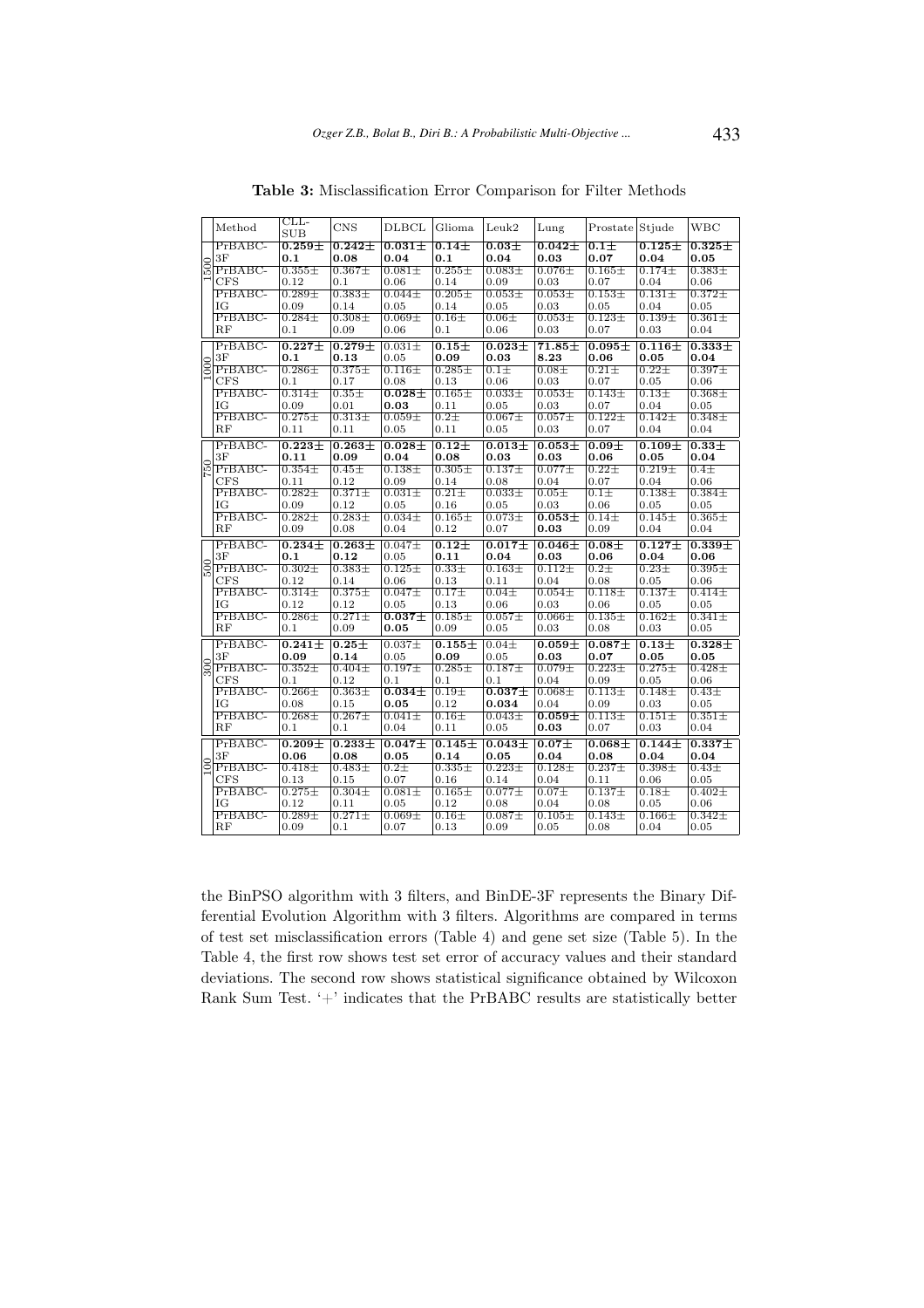than the corresponding algorithm, whereas '-' indicates that the PrBABC results are statistically worse than the corresponding algorithm.  $\equiv$  shows that there is no statistical significance between algorithms. The number of selected genes of the algorithms and their standard deviations are shown in Table 4. The best results are shown in bold text.

It is clearly shown from Tables 4 and 5 that PrBABC outperforms the other algorithms, in terms of test set error, for the majority of datasets. As in Table 3, other methods produced better results for some gene set sizes for the DLBCL, Leukemia 2, and Lung datasets, but due to the simplicity of these datasets, all algorithms were able to classify with almost 100% accuracy effectively, the differences among these algorithms are not meaningful. When the accuracy values were evaluated together with the gene set size, PrBABC was easily able to eliminate non-distinctive genes and achieve better or equivalent classification accuracy with a smaller number of genes for all datasets. There are two learning methods in PrBABC. While choosing the learning methods, we paid attention to the fact that they were able to find differentiated groups of genes. The results in 4 and 5 show that we were able to realize our goal.

To decide how many genes are sufficient for each dataset, we performed a gene selection process with the different number of genes: 1500, 1000, 750, 500, 300, and 100. This is important to establish a balance between the number of genes and test set errors. As the size of the dataset decreases, the number of selected genes is decreasing, but the test error does not always increase. For DLBCL, Leukemia2, and Lung, error results are close to each other for all dataset sizes; therefore, starting with the top 100 genes is sufficient. For the CLL-SUB, CNS, and Prostate Cancer datasets, PrBABC yielded the best performance with the top 100 genes. For the remaining datasets, WBC, Stjude, and Glioma, the top 300 or 750 genes are sufficient for PrBABC to select an efficient subset.

In Table 6, we compared PrBABC with other gene selection methods in the literature according to classification accuracy and number of selected genes. The numbers in parentheses indicate the numbers of selected genes. We note that there may be some differences among datasets. We use the datasets in raw data format without any feature selection or normalization method. In some sources, the same dataset is available with different numbers of genes, samples, or classes; in such cases, we ignored the difference in the number of genes and samples. However, we paid attention to the fact that the datasets we intended to compare contain the same number of classes. Only the DLBCL dataset that we used is the same size as the DLBCL dataset in the other studies. Additionally, there were also some differences in the parameters and train-test sizes. Therefore, we could not perform a 1 to 1 comparison, but our results nevertheless provide information about general trends. We compared these methods with the average validation set accuracy results of PrBABC because most of these methods did not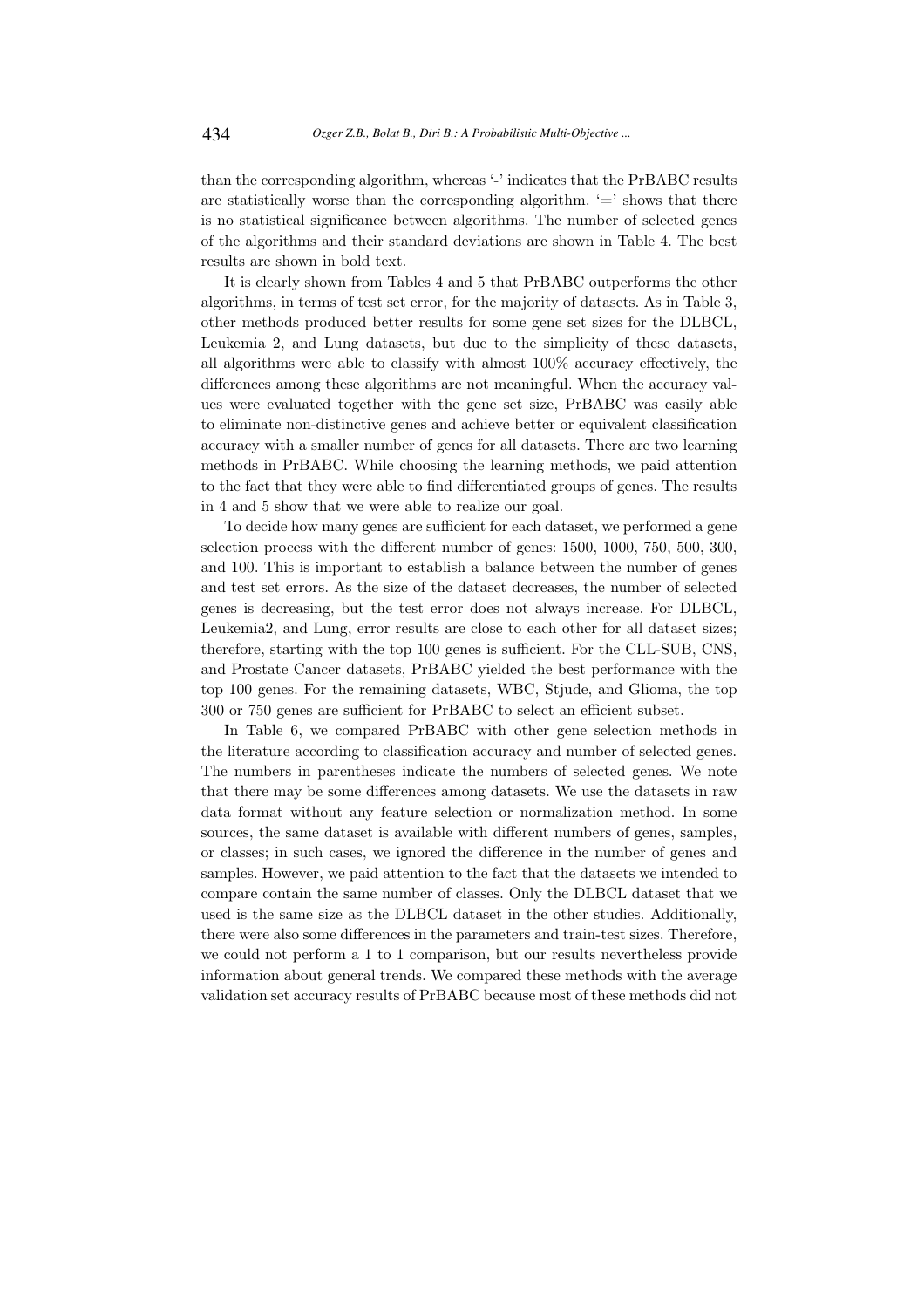|                    |         | $CLL$ -SUB                    | CNS             | DLBCL                                                                                                                   | Glioma          | Leuk2                  | Lung                | Prostate            | Stjude                                    | WBC                                      |
|--------------------|---------|-------------------------------|-----------------|-------------------------------------------------------------------------------------------------------------------------|-----------------|------------------------|---------------------|---------------------|-------------------------------------------|------------------------------------------|
|                    | Pr BABC | 0.259                         | 0.242           | 0.031                                                                                                                   | 0.14            | 0.03                   | 0.042               | 0.1                 | 0.125                                     | 0.325                                    |
|                    |         | $\pm$ 0.1                     | $\pm 0.08$      | ±0.04                                                                                                                   | $\pm$ 0.1       | $\pm 0.04$             | $\pm 0.03$          | $\pm 0.07$          | ±0.04                                     | $\pm$ 0.05                               |
|                    |         | 0.268                         | 0.354           | 0.044                                                                                                                   | 0.195           | 0.047                  | 0.051               | 0.14                | 0.142                                     | 0.338                                    |
|                    | GA      | $\pm 0.08$                    | $\pm 0.09$      | ±0.06                                                                                                                   | $\pm 0.12$      | $\pm 0.05$             | $\pm 0.03$          | ± 0.07              | ±0.04                                     | $\pm 0.05$                               |
|                    |         | $^{+}$                        | $^{+}$          | $^{+}$                                                                                                                  | $^{+}$          | $\overline{a}$         | $=$                 | ÷.                  | $^{+}$                                    | $^{+}$                                   |
| $\frac{8}{2}$      | Bin PSO | 0.273                         | 0.383           | 0.106                                                                                                                   | 0.355           | 0.037                  | 0.041               | 0.207               | 0.141                                     | 0.367                                    |
|                    |         | ±0.09                         | ± 0.14          | $+0.1$                                                                                                                  | $\pm 0.19$      | $\pm 0.05$             | ±0.031              | $+0.17$             | ±0.03                                     | ±0.054                                   |
|                    |         | Ŧ                             |                 | Ŧ                                                                                                                       |                 | $\overline{+}$         | $\overline{+}$      |                     |                                           |                                          |
|                    |         | 0.264                         | 0.308           | 0.041                                                                                                                   | 0.17            | 0.027                  | 0.041               | 0.123               | 0.14                                      | 0.362                                    |
|                    | Bin DE  | ± 0.11                        | ± 0.11          | ±0.04                                                                                                                   | $_{\pm 0.11}$   | $_{\pm \text{0.03}}$   | $\pm 0.03$          | ±0.06               | $_{\pm 0.03}$                             | ±0.04                                    |
|                    |         |                               | $^{+}$          | $\! + \!\!\!\!$                                                                                                         | $\! + \!\!\!\!$ |                        | $^{+}$              | $=$                 |                                           | $\! + \!\!\!\!$                          |
|                    |         | 0.227                         | 0.279           | 0.031                                                                                                                   | 0.15            | 0.023                  | 0.035               | 0.095               | 0.116                                     | 0.333                                    |
|                    | Pr BABC | $_{\pm 0.1}$                  | $\pm$ 0.13      | $\pm$ 0.05                                                                                                              | $\pm 0.09$      | $_{\pm 0.03}$          | $\pm$ 0.03          | $_{\pm 0.06}$       | $\pm$ 0.05                                | $\pm$ 0.04                               |
|                    |         | 0.273                         | 0.321           | 0.063                                                                                                                   |                 | 0.02                   | 0.047               | 0.125               | 0.133                                     | 0.358                                    |
|                    |         | ±0.12                         | ± 0.11          | ±0.06                                                                                                                   | $0.2 \pm 0.07$  | $_{\pm \text{0.03}}$   | $_{\pm 0.033}$      | ±0.07               | $\pm 0.03$                                | ±0.05                                    |
|                    | GA      |                               |                 |                                                                                                                         |                 |                        |                     |                     |                                           |                                          |
|                    |         | $^{+}$<br>0.284               | $^{+}$<br>0.367 | $=$<br>0.113                                                                                                            | $^{+}$<br>0.42  | $^{+}$<br>0.043        | $^{+}$<br>0.052     | $^{+}$<br>0.155     | $^{+}$<br>0.153                           | $^{+}$<br>0.359                          |
|                    | Bin PSO |                               |                 |                                                                                                                         |                 |                        |                     |                     |                                           |                                          |
|                    |         | ± 0.11                        | ± 0.14          | ±0.13                                                                                                                   | $\pm 0.16$      | $\pm 0.1$              | ±0.034              | $\pm$ 0.1           | ±0.04                                     | ±0.04                                    |
|                    |         | 0.284                         | 0.338           | $^+$<br>0.041                                                                                                           | 0.195           | $^{+}$<br>0.023        | 0.043               | 0.12                | $\hspace{0.1mm} +\hspace{0.1mm}$<br>0.131 | $\hspace{0.1mm} +\hspace{0.1mm}$<br>0.36 |
|                    | Bin DE  | ± 0.11                        | ±0.09           | ±0.04                                                                                                                   | $\pm 0.13$      | ±0.04                  | $\pm 0.03$          | ±0.06               | ±0.04                                     | $_{\pm 0.03}$                            |
|                    |         |                               |                 |                                                                                                                         |                 |                        |                     |                     |                                           |                                          |
|                    |         | $^{+}$                        | $^{+}$          |                                                                                                                         | $^{+}$          | $^{+}$                 | $^{+}$              |                     | $^{+}$                                    |                                          |
|                    | Pr BABC | 0.223                         | 0.263           | 0.028                                                                                                                   | 0.12            | 0.013                  | 0.053               | 0.09                | 0.109                                     | 0.33                                     |
|                    |         | $_{\pm 0.11}$                 | $\pm 0.09$      | $_{\pm \text{0.04}}$                                                                                                    | $\pm 0.08$      | $_{\pm \text{0.03}}$   | $\pm 0.03$          | $\pm$ 0.06          | $\pm 0.05$                                | $_{\pm \text{0.04}}$                     |
|                    |         | 0.259                         | 0.337           | 0.053                                                                                                                   | 0.19            | 0.03                   | 0.053               | 0.12                | 0.13                                      | 0.369                                    |
|                    | GA      | ±0.08                         | $\pm 0.11$      | ±0.06                                                                                                                   | $\pm 0.09$      | ±0.04                  | $\pm 0.03$          | ±0.06               | $\pm 0.03$                                | ±0.06                                    |
|                    |         | $^{+}$                        | $^{+}$          | $=$                                                                                                                     | $^{+}$          | $^{+}$                 | $^{+}$              | $^{+}$              | $^{+}$                                    | $^{+}$                                   |
| °                  | Bin PSO | 0.284                         | $0.4 \pm 0.12$  | 0.094                                                                                                                   | 0.295           | 0.03                   | 0.049               | 0.202               | 0.153                                     | 0.363                                    |
|                    |         | ± 0.11                        |                 | ±0.12                                                                                                                   | $\pm 0.15$      | $_{\pm 0.05}$          | $\pm 0.02$          | ±0.13               | ±0.04                                     | $_{\pm 0.06}$                            |
|                    |         | $\overline{+}$                | $\overline{+}$  | $^{+}$                                                                                                                  | $^{+}$          | $^{+}$                 | $^{+}$              | $^{+}$              | $^{+}$                                    | $^{+}$                                   |
|                    | Bin DE  | 0.277                         | 0.287           | 0.041                                                                                                                   | 0.245           | 0.023                  | 0.053               | 0.118               | 0.127                                     | 0.343                                    |
|                    |         | $\pm 0.1$                     | ± 0.12          | $\pm 0.05$                                                                                                              | ± 0.11          | ±0.04                  | $\pm 0.03$          | ±0.06               | ±0.04                                     | $_{\pm 0.06}$                            |
|                    |         |                               |                 |                                                                                                                         |                 |                        |                     |                     |                                           |                                          |
|                    |         | $^{+}$                        |                 |                                                                                                                         |                 | $^{+}$                 |                     |                     | $^{+}$                                    | $^{+}$                                   |
|                    |         | 0.234                         | 0.263           | 0.047                                                                                                                   | 0.12            | 0.017                  | 0.046               | 0.08                | 0.127                                     | 0.339                                    |
|                    | Pr BABC | $_{\pm 0.1}$                  | $_{\pm 0.12}$   | $_{\pm \text{0.05}}$                                                                                                    | $\pm$ 0.11      | $\pm$ 0.04             | $\pm 0.03$          | $\pm 0.06$          | $\pm$ 0.04                                | $_{\pm \text{0.06}}$                     |
|                    |         | 0.257                         | 0.304           | 0.063                                                                                                                   | 0.185           | 0.03                   | 0.049               | 0.118               | 0.145                                     | 0.361                                    |
|                    |         | ±0.09                         | ± 0.12          | ±0.05                                                                                                                   | $\pm 0.13$      | ±0.03                  | $\pm 0.03$          | ±0.06               | ±0.06                                     | ±0.06                                    |
|                    | GA      | $\overline{+}$                |                 |                                                                                                                         |                 | $^{+}$                 | $^{+}$              | $^{+}$              | $^{+}$                                    |                                          |
|                    |         | 0.282                         | 0.333           | 0.091                                                                                                                   | 0.37            | 0.057                  | 0.03                | 0.133               | 0.146                                     | 0.36                                     |
| $\frac{8}{2}$      | Bin PSO | ±0.12                         | $\pm 0.1$       | ±0.13                                                                                                                   | $\pm$ 0.22      | $_{\pm 0.13}$          | $\pm 0.02$          | ±0.11               | $\pm 0.03$                                | $\pm 0.05$                               |
|                    |         |                               |                 |                                                                                                                         |                 |                        |                     |                     |                                           |                                          |
|                    |         | 0.268                         | 0.296           | 0.053                                                                                                                   | 0.195           | 0.017                  | 0.049               | 0.113               | 0.128                                     | 0.366                                    |
|                    | Bin DE  | $\pm 0.09$                    | $\pm 0.12$      | $\pm 0.05$                                                                                                              | $\pm 0.12$      | $_{\pm 0.03}$          | $\pm 0.03$          | $\pm 0.05$          | $\pm 0.03$                                | $_{\pm 0.05}$                            |
|                    |         | Ŧ                             | $^{+}$          | $=$                                                                                                                     | $^{+}$          | $^{+}$                 |                     | $^{+}$              | $^{+}$                                    |                                          |
|                    |         | 0.241                         | 0.25            | 0.037                                                                                                                   | 0.155           | 0.04                   | 0.059               |                     | 0.13                                      | 0.328                                    |
|                    | Pr BABC |                               |                 |                                                                                                                         | $\pm 0.09$      | $\pm 0.05$             | $\pm 0.03$          | 0.087               |                                           | $_{\pm \text{0.05}}$                     |
|                    |         | $_{\pm \text{0.09}}$<br>0.259 | $\pm$ 0.14      | $\pm 0.05$<br>0.053                                                                                                     | 0.175           | 0.037                  | 0.055               | $\pm 0.07$<br>0.118 | $\pm$ 0.05<br>0.144                       | 0.356                                    |
|                    |         | ±0.08                         | $0.3 \pm 0.11$  | ±0.05                                                                                                                   | ± 0.14          | $\pm 0.05$             | $\pm 0.03$          | $\pm 0.1$           | $\pm 0.03$                                | $_{\pm 0.05}$                            |
|                    | GA      |                               | $^{+}$          | $\equiv$                                                                                                                |                 | $^{+}$                 | $^{+}$              |                     |                                           |                                          |
|                    |         |                               | 0.313           |                                                                                                                         | 0.295           |                        |                     | 0.105               | 0.168                                     | $^{+}$<br>0.346                          |
|                    | Bin PSO | 0.252<br>$_{\pm 0.08}$        | $\pm 0.1$       | 0.113<br>±0.13                                                                                                          | ±0.19           | 0.067<br>$_{\pm 0.12}$ | 0.049<br>$\pm 0.03$ | $\pm 0.1$           | $\pm 0.03$                                | $_{\pm 0.04}$                            |
|                    |         | $^{+}$                        | $^+$            | $^{+}$                                                                                                                  | $^{+}$          | $^{+}$                 | $\! + \!\!\!\!$     |                     |                                           | $^{+}$                                   |
|                    |         | 0.245                         | 0.292           | 0.044                                                                                                                   | 0.18            | 0.02                   | 0.051               | 0.095               | 0.145                                     | 0.374                                    |
|                    | Bin DE  | $\pm 0.09$                    | $\pm 0.1$       | $\pm 0.05$                                                                                                              | $\pm 0.08$      | $_{\pm \text{0.03}}$   | ±0.04               | $\pm 0.06$          | ±0.04                                     | $_{\pm 0.04}$                            |
|                    |         |                               |                 |                                                                                                                         |                 |                        |                     |                     |                                           |                                          |
|                    |         |                               |                 |                                                                                                                         |                 |                        |                     |                     |                                           |                                          |
|                    | Pr BABC | 0.209                         | 0.233           | 0.047                                                                                                                   | 0.145           | 0.063                  | 0.07                | 0.068               | 0.144                                     | 0.337                                    |
|                    |         | $\pm$ 0.06                    | $\pm 0.08$      | ±0.05                                                                                                                   | $\pm$ 0.14      | $\pm$ 0.06             | ±0.04               | $\pm 0.08$          | $_{\pm \text{0.04}}$                      | $_{\pm \text{0.04}}$                     |
|                    | GА      | $0.27 \pm 0.1$                |                 | $0.317 \pm 0.110.066 \pm 0.060.215 \pm 0.120.073 \pm 0.050.072 \pm 0.030.153 \pm 0.060.151 \pm 0.030.371 \pm 0.050.072$ |                 |                        |                     |                     |                                           |                                          |
|                    |         | $^+$                          |                 |                                                                                                                         |                 |                        |                     |                     |                                           |                                          |
|                    | Bin PSO | 0.282                         | 0.317           | 0.134                                                                                                                   | 0.35            | 0.12                   | 0.064               | 0.133               | 0.156                                     | 0.369                                    |
| $_{\odot}^{\circ}$ |         | $\pm 0.09$                    | $\pm 0.09$      | $_{\pm 0.11}$                                                                                                           | $\pm 0.16$      | $_{\pm 0.24}$          | ±0.035              | ±0.07               | $_{\pm 0.04}$                             | $_{\pm 0.04}$                            |
|                    |         | $^+$                          | ÷               | 0.044                                                                                                                   | 0.18            | 0.07                   | 0.071               | 0.11                |                                           | 0.361                                    |
|                    | Bin DE  | $0.28 \pm 0.1$                | $0.27 \pm 0.1$  | $\pm$ 0.04                                                                                                              | ± 0.11          | $_{\pm 0.04}$          | ±0.04               | ± 0.07              | 0.156<br>$_{\pm 0.04}$                    | $\pm 0.05$                               |

Table 4: Misclassification Error Comparison for Evolutionary Algorithms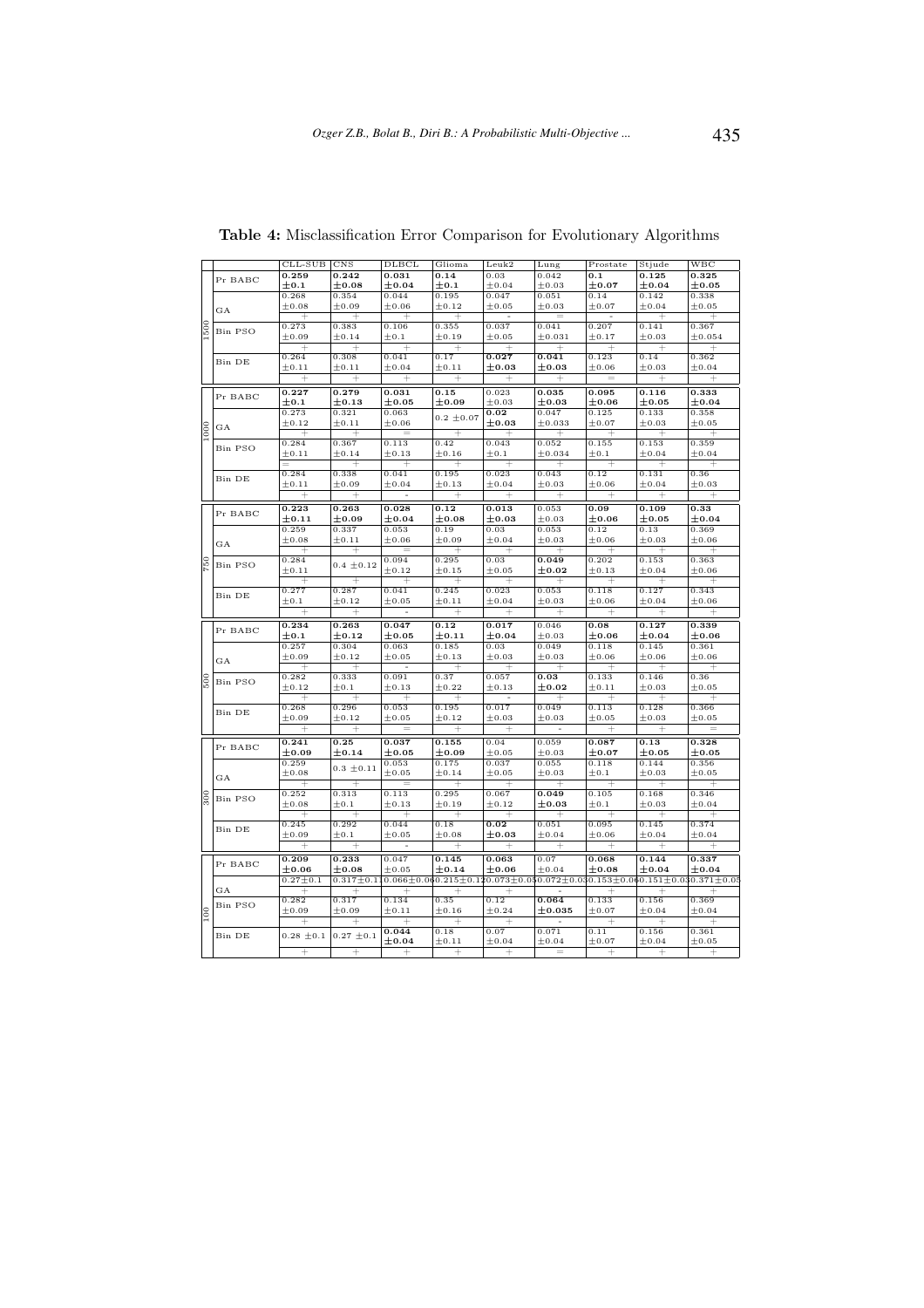|               |                  | $CLL$ -SUB     | <b>CNS</b>      | DLBCL           | Glioma             | Leuk2               | Lung            | Prostate               | Stjude         | WBC                   |
|---------------|------------------|----------------|-----------------|-----------------|--------------------|---------------------|-----------------|------------------------|----------------|-----------------------|
|               |                  | 98.5           | 103.3           | 118.15          | 113.35             | 121                 | 110.7           | 114                    | 98.85          | 58.35                 |
|               | Pr BABC          | $_{\pm 2.31}$  | $\pm$ 19        | ±11.6           | ±12.7              | $\pm$ 13.8          | $\pm$ 10.5      | $\pm 16.16$            | $\pm 2.14$     | $\pm 2.19$            |
|               |                  | 148.8          | 155.5           | 151.65          | 225.7              | 217.1               | 226.8           | 148.25                 | 228.2          | 162.5                 |
|               | $_{\mathrm{GA}}$ | ±11.98         | ±12.9           | ±16.14          | ±18.18             | ±16.13              | ±13.89          | ±11.46                 | ±12.4          | ±10.18                |
|               |                  | 261.9          | 183.2           | 338.9           | 2.9                | 325.15              | 436.6           | 299.7                  | 486.5          | 318.4                 |
| 500           | Bin PSO          | ±181.6         | ±25.93          | ±26.96          | $\pm 4.86$         | ±221.4              | ±20.84          | ±28.61                 | ±136.4         | ±22.61                |
|               | Bin DE           | 241.6          | 236.3           | 230.7           | 229.3              | 231.9               | 235.1           | 227.6                  | 247.8          | 245.5                 |
|               |                  | ±13.15         | ±13.49          | ±14.19          | ±14.36             | ±14.64              | ±16.45          | ±9.94                  | ±17.86         | ±15.63                |
|               |                  | 59.55          | 61.4            | 79.1            | 75.65              | 82.95               | 71.85           | 74.1                   | 65.1           | 39.05                 |
|               | Pr BABC          | $\pm 1.89$     | $\pm 1.39$      | ±7.88           | $\pm 2.81$         | $\pm 8.87$          | $\pm 8.23$      | $\pm$ 9.16             | $\pm 1.41$     | $\pm 1.4$             |
|               |                  | 99.15          | 154.8           | 99.35           | 102.35             |                     | 152.25          | 103.1                  | 114.7          | 106.2                 |
|               | GA               | $\pm 9.02$     | ±12.91          | ±10.01          | ±9.9               | $152\; \pm 8.84$    | $\pm 10.8$      | ±9.54                  | ±12.32         | ±10.28                |
| 1000          |                  | 256.4          | 88.1            | 192.25          |                    | 312.45              | 302.2           | 306.95                 | 333.65         | 268.7                 |
|               | Bin PSO          | $\pm 14.16$    | ±15.31          | ±167.37         | $40 \pm 12$        | ±15.1               | ±11.5           | ±152.8                 | $\pm 67.5$     | ±11.73                |
|               |                  | 241.6          | 152.4           | 156.55          | 149.85             | 152.1               | 156.2           |                        | 163.65         | 163.75                |
|               | Bin DE           | $\pm 13.1$     | ±11.94          | ±13.55          | ±14.8              | ±10.82              | ±10.78          | $152 + 12.3$           | ±10.19         | $\pm 14.6$            |
|               |                  | 45.45          | 45.1            | 60.35           | 56.35              | 61.95               | 53.95           | 53.05                  | 47.6           | 28.4                  |
|               | Pr BABC          | $\pm 1.1$      | $\pm$ 6.07      | $\pm 7.4$       | ±1.07              | $\pm 4.39$          | $\pm$ 9.34      | ±1.14                  | ±15.29         | $\pm 1.01$            |
|               |                  | 114.65         | 114.3           | 74.45           | 111.45             |                     | 114.35          | 77.4                   | 84.55          | 124.9                 |
|               | GA               | ±9.12          | ±10.2           | $\pm 8.69$      | ± 6.21             | $77.9 \pm 8.4$      | ±10.17          | $\pm 6.92$             | $\pm 9.25$     | $\pm 10.3$            |
|               |                  | 181.05         | 71.4            | 134.31          | 34.45              | 219.85              | 187.2           | 79.05                  | 245.4          | 150.2                 |
|               | Bin PSO          | ±93.1          | ±10.83          | ±88.9           | ±79.11             | $\pm 84.14$         | ±96.01          | ±10.34                 | ±56.77         | ±10.57                |
|               | Bin DE           | 118.65         | 115.55          | 113.2           | 114.55             | 111.55              | 115.35          | 109.7                  | 124.95         | 0126.6                |
|               |                  | ±9.17          | ±8.49           | ±11.52          | ± 8.49             | $_{\pm 7,49}$       |                 |                        | ±7.23          | $_{\pm 11.01}$        |
|               |                  |                |                 |                 |                    |                     | ±10.12          | $_{\pm 7.78}$          |                |                       |
|               |                  |                |                 |                 |                    |                     |                 |                        |                |                       |
|               | Pr BABC          | 33.25          | 31.65           | 38.25           | 36.2               | 38.3                | 38.95           | 37.25                  | 33.45          | 20.85                 |
|               |                  | $\pm$ 6.7      | $\pm$ 9.6       | $\pm 8.04$      | ± 6.45             | $\pm 6.05$          | ±7.6            | $\pm$ 8.87             | $\pm 6.06$     | $\pm 7.73$            |
|               |                  | 75.45          | 51.4            | 48.5            | 75.15              | 52.15               | 50.8            | 75.85                  | 59.85          | 57.75                 |
|               | $_{\rm GA}$      | $\pm 8.39$     | $\pm 5.04$      | ± 5.73          | ±9.67              | ±7.52               | $\pm 6.66$      | ±7.84                  | ±9.72          | ± 6.77                |
|               | Bin PSO          | 137.55         | 47.5            | 110.4           | 12.15              | 136.95              | 159.35          | 115.45                 | 187.4          | 126.1                 |
| $\frac{6}{2}$ |                  | ±56.63         | ± 64.06         | ±9.08           | $\pm$ 40.13        | ±58.69              | ±57.1           | ± 69.95                | ±32.9          | $\pm 55.93$           |
|               | Bin DE           | 80.3           | $77 \pm 6.54$   | 77.2            | 75.13              | $78 + 7.04$         | 74 ±7.26        | 77.1                   | 83.6           | 85.75                 |
|               |                  | ±10.03         |                 | ±9.93           | ±7.05              |                     |                 | ±7.12                  | $\pm 8.62$     | $\pm$ 9.89            |
|               | Pr BABC          | 23.35          | 24.45           | 23.55           | 21.25              | 24.4                | 25.45           | 27.15                  | $28 + 4.77$    | 15.55                 |
|               |                  | $_{\pm 7.6}$   | ±5.7            | $\pm 4.01$      | $\pm 4.35$         | $\pm 4.31$          | $\pm 4.37$      | $\pm$ 5.51             |                | $\pm$ 5.36            |
|               |                  | 48.55          | 30.2            | 31.15           | 46.35              | 29.9                | $30.2 \pm 5.6$  | 44.1                   | 55.45          | 50.2                  |
|               | $_{\rm GA}$      | $\pm 6.06$     | $\pm 4.81$      | ±4.02           | ± 5.56             | ±4.58               |                 | ± 6.72                 | $\pm7.4$       | $\pm 6.06$            |
|               | Bin PSO          | 79.6           | 42.55           | 59.6            | 28.2               | 94.6                | 82.05           | 136.1                  | 106.35         | 96.4                  |
|               |                  | ±40.5          | ±43.1           | ±51.3           | ±4.69              | ±46.28              | ±35.93          | ±81.1                  | ±13.9          | ±18.9                 |
|               | Bin DE           | 47.35<br>±4.89 | 46.3<br>±8.77   | 45.05<br>± 6.76 | 43.2<br>$\pm 5.86$ | 47.15<br>$\pm 6.22$ | 45.2<br>±7.79   | 45.65<br>$_{\pm 7.61}$ | $50 \pm 6.5$   | 50.15<br>± 5.78       |
|               |                  |                |                 |                 |                    |                     |                 |                        |                |                       |
|               | Pr BABC          | $8 \pm 2.49$   | 9.1             | 9.65            | $7.8 \pm 2.9$      | 8.4                 | 8.95            | 8.35                   | 15.95          | 10.8                  |
|               |                  |                | ±3.14           | $\pm 2.85$      |                    | $\pm 2.66$          | $\pm 2.44$      | $\pm$ 3.52             | $\pm 2.8$      | $\pm 2.95$            |
|               |                  | 15.95          | 19.05           | 15.9            | 14.45              | 15.25               | 12.8            | $14.3 \pm 2.9$         | $24.4 \pm 3.4$ | 21.65                 |
|               | GA               | $\pm 5.07$     | $\pm 2.83$      | ±4.05           | ±3.88              | $\pm 4.22$          | ±3.46<br>34.4   |                        |                | $\pm 4.25$            |
|               | Bin PSO          | 30.2           | 20.7            | 16.4<br>±17.6   | 6.75               | 29.05               |                 | 23.65<br>±15.67        | $40 \pm 6.45$  | 36.9<br>$_{\pm 8.86}$ |
| 100           |                  | ±8.42<br>17.1  | ±14.71<br>14.75 | 15.6            | ±11.71<br>17.3     | ±14.74<br>16.15     | ±10.83<br>15.95 | 15.7                   | 22.75          | 18.75                 |
|               | Bin DE           | ±3.27          | ±3.29           | ±3.31           | ±4.09              | $\pm 3.69$          | ±3.10           | $\pm 3.54$             | $\pm 2.51$     | $\pm 3.86$            |

Table 5: Gene Size Comparison of Evolutionary Algorithms

use a separate test set and gave accuracy results according to train set accuracy. All methods selected the top n genes for each dataset, and this n number is between 10 and 100. Generally, in such studies, the average accuracy results of these top 10, 20, ..., 100 genes are provided. Therefore, the given results of PrBABC are obtained by the top 50 genes selected with the 3-Filter method. In some studies, there is not an exact gene size, so we could not report the number of genes in these datasets.

BCO [Wang et al. 2017] is a discrete bacterial algorithm. The population size of this algorithm was 50, iteration number was 100, and classifier was 5-NN, as in the current reported work. These authors did not use any filter algorithm; instead, they limited the selected gene number to a predefined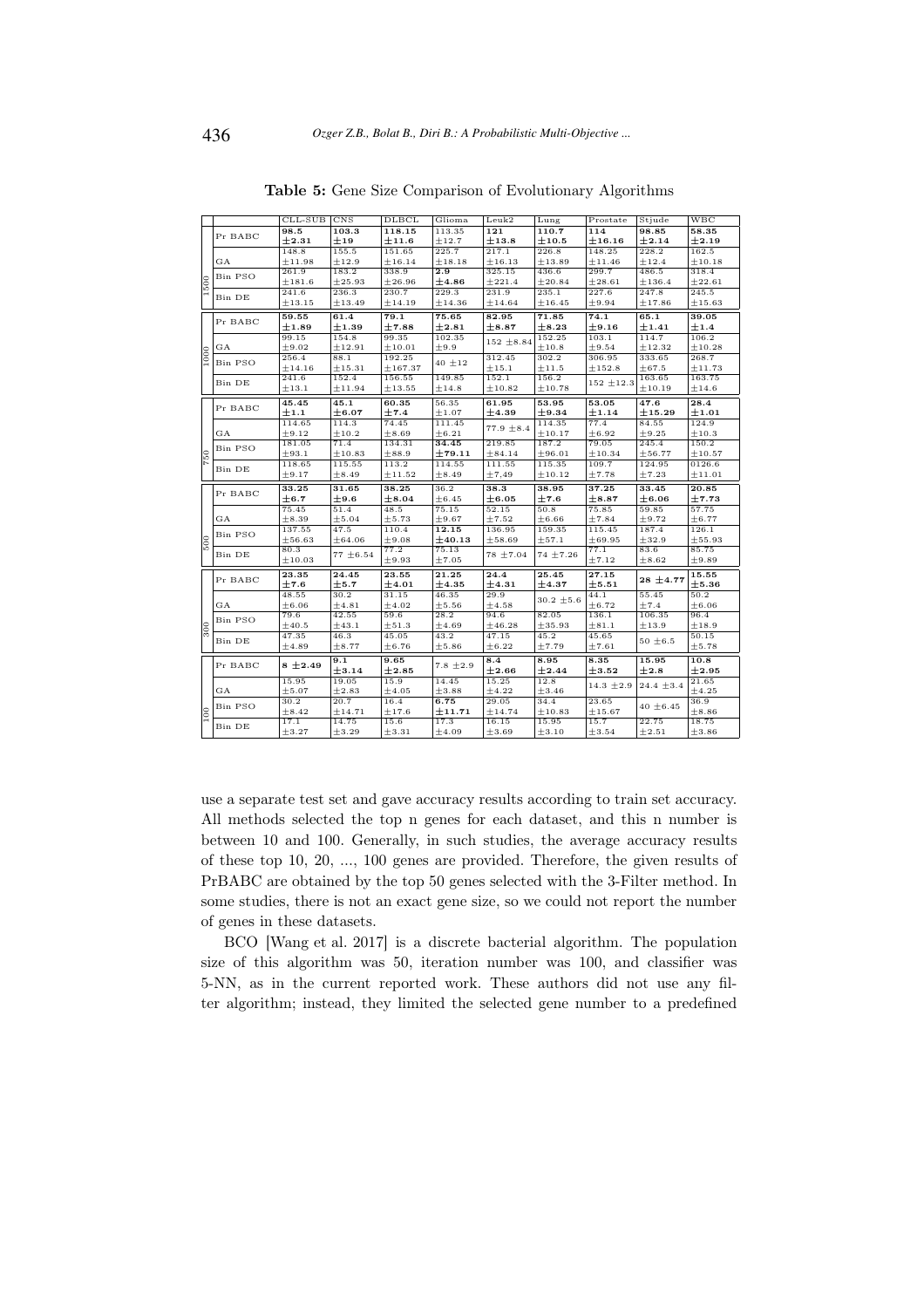| Method                                   | $\overline{\text{Cll-}}$<br>Sub |             | DLBCL Glioma  | Pros<br>Can    | CNS          | Stjude          | Lung<br>$_{\rm Can}$ | Leuk2                    | <b>WBC</b>      |
|------------------------------------------|---------------------------------|-------------|---------------|----------------|--------------|-----------------|----------------------|--------------------------|-----------------|
| PrBABC                                   | 0.973<br>(6.6)                  | 1(5.4)      | 1.<br>(4.65)  | 0.99<br>(5.6)  | 1(5.3)       | 0.935<br>(12.7) | 0.99<br>(6.95)       | 1(5.8)                   | 0.836<br>(6.65) |
| <b>BCO</b><br>[Wang et al. 2017]         |                                 | 1(3.1)      |               | 1(7)           |              |                 |                      | 1(3.5)                   |                 |
| RLR<br>[Guo et al. $2016$ ]              | 0.747                           | 0.93        |               |                |              | 0.854           |                      |                          |                 |
| PLSDR5<br>[Guo et al. 2017]              | 0.821                           | 0.928       |               |                |              |                 | 0.941                | $\overline{\phantom{0}}$ |                 |
| [Aziz et al. $2016$ ]                    |                                 |             | 0.793<br>(25) | 0.886<br>(50)  |              |                 |                      |                          |                 |
| <b>MOEDA</b><br>[Lv et al. $2016$ ]      |                                 | 0.99<br>(4) |               | 0.96<br>(12)   |              |                 | 0.96<br>(25)         | 1(4)                     |                 |
| LM<br>[Sun et al. 2016]                  |                                 | 0.958       |               | 0.947          |              |                 |                      |                          |                 |
| $mRMR-CS$<br>[Mohamed et al. 2017]       |                                 |             |               |                | 0.714<br>(7) |                 |                      |                          |                 |
| [Mortazavi et al. 2016]                  |                                 | 0.929       |               | 0.901          |              |                 |                      | 0.921                    |                 |
| $mRMR-ABC$<br>[Alshamlan et al. 2015a]   |                                 |             |               |                |              |                 |                      | 1(20)                    |                 |
| $_{\rm GBC}$<br>[Alshamlan et al. 2015b] |                                 |             |               |                |              |                 |                      | 1(8)                     |                 |
| <b>MGSACO</b><br>[Tabakhi et al. 2015]   |                                 |             |               | 0.731<br>(20)  |              |                 | 0.857<br>(20)        |                          |                 |
| [Yang et al. 2008]                       |                                 | 1(4)        |               |                |              |                 |                      | 1(11)                    |                 |
| $IG-GA$<br>[Yang et al. 2010]            |                                 | 1(107)      |               | 0.961<br>(343) |              |                 | 0.956<br>(2101)      | 0.986<br>(782)           |                 |
| <b>MCSO</b><br>[Mohapatra et al. 2016]   |                                 |             |               | 0.996<br>(50)  |              |                 |                      | 0.817<br>(10)            |                 |

Table 6: Accuracy and Gene Size Comparison with Other Methods

number. This limit value differed according to dataset, and it could not exceed 50. RLR [Guo et al. 2016] is a logistic regression-based feature selection method that uses SVM as the classifier. The authors used the top 1, 2, ..., 50 features selected by different filter algorithms, and the results in Table 6 are the average accuracy results of these subsets. PLSDR5 [Guo et al. 2017] is another logistic regression-based method; in contrast to the previous work, the authors used Partial Least Squares for feature extraction. The results in Table 6 is present the average accuracy results obtained by LDA using the top 10, 20, ..., 100 genes. [Aziz et al. 2016] eliminated irrelevant features using ICA and Fuzzy Backward Feature Elimination. They classified data with SVM and Naive Bayes. We present their best results. MOEDA [Lv et al. 2016] is a multiobjective heuristic algorithm. Datasets are filtered with the mRMR method, and an EDA-based heuristic algorithm is applied to the selected top n genes, where n varies from 1 to 50. The population size was 100, and SVM is used as classifier. In [Sun et al. 2016], the gene selection process was performed with a Lagrange Multiplier. Naive Bayes, K-NN, Random Forest, and Classification and Regression Tree (CART) algorithms were used as the classifier with the top 100 genes and Table 6 reports the best results. In mRMR-CS [Mohamed et al. 2017], the authors applied CS, PSO, and ABC algorithms with the mRMR filter method.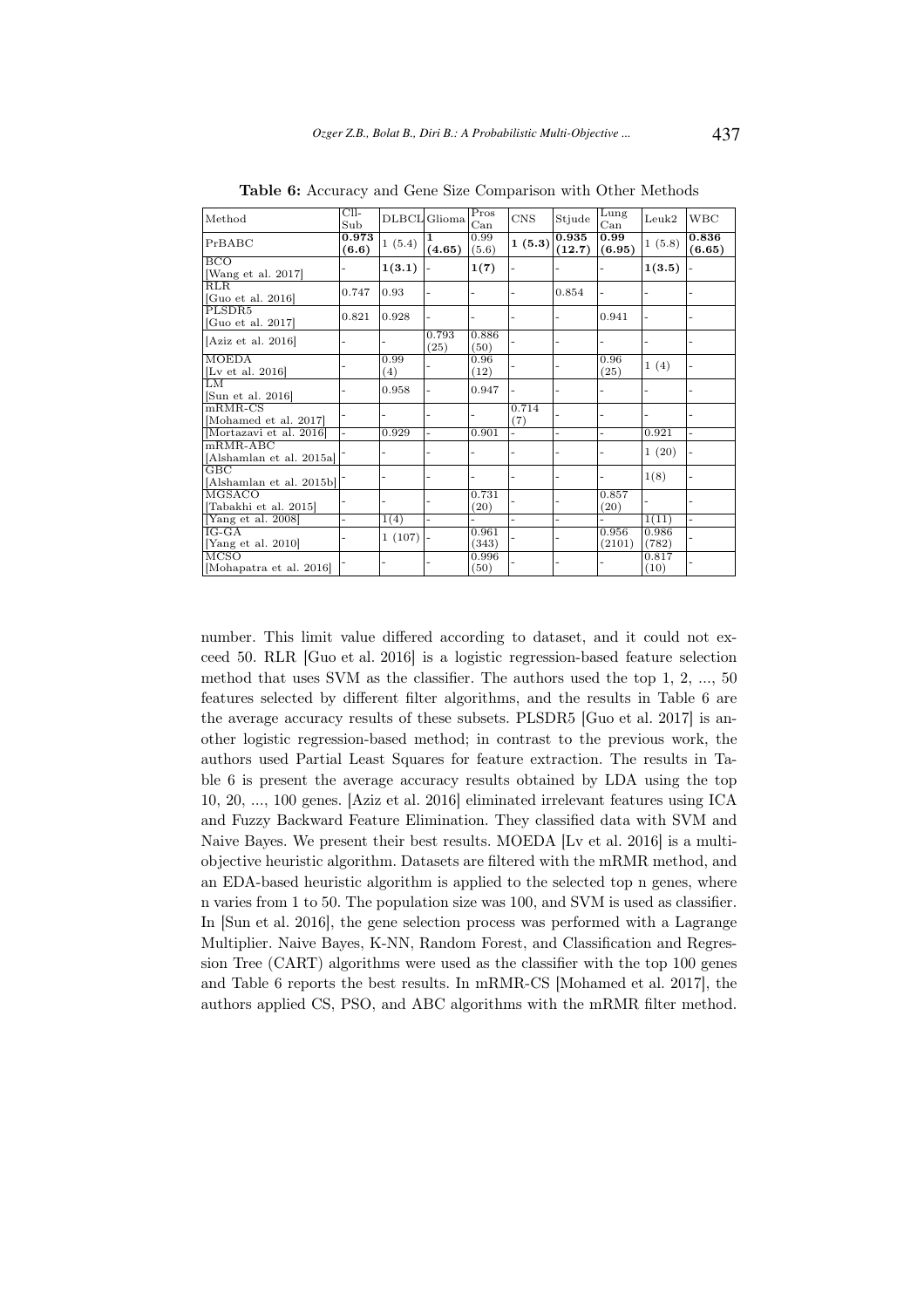They took the best performance with CS; therefore, we provide the CS results in Table 6. The population size of swarms was 50, and the algorithms ran 1,000 iterations. [Mortazavi et al. 2016] reduced the size of datasets with Fisher Ratio or Mutual Information methods; subsequently features were weighted using Cooperative Game Theory. mRMR-ABC [Alshamlan et al. 2015a] is a combination of the mRMR filter and ABC algorithm. The colony size was set to 80, and the iteration number was set to 100. For each dataset, the top 50, 100, 150, ..., 400 genes were selected with mRMR, and these subsets were classified with SVM. ABC is initialized with the subset that has 100% accuracy. GBC also [Alshamlan et al. 2015b] hybridized mRMR and ABC algorithms with the same parameters. Unlike mRMR-ABC, GBC proposed a new binary ABC version using genetic operators. MGSACO [Tabakhi et al. 2015] is an Ant Colony Optimization-based gene selection method. The colony size was 100, and the maximum number of iterations was 50. SVM, Naive Bayes, and Decision Tree Algorithms were used as classifiers. The top 10, 20, 30, ... , 100 genes were selected with mRMR, and classification accuracy was given for each of them. We list the best classifier results at Table 6 when the feature size is 20. In [Yang et al. 2008], IG and CFS are used as filters. A threshold value is determined, and features with weight higher than this threshold value are selected. The authors proposed an improved Binary PSO version and used it as a wrapper. There are 30 particles in the swarm, and the iteration number was 100. Datasets were classified with K-NN and SVM. The accuracy results in Table 6 were obtained using a K-NN classifier. IG-GA [Yang et al. 2010] includes GA with the IG filter method. There is not an exact feature size that is selected by this filtering method; instead, all features with an IG value of 0 were eliminated. There were 30 individuals in population, and the generation number was 100. Datasets were classified with 1-NN. MCSO [Mohapatra et al. 2016] is an improved version of CSO Algorithm. Ten gene subsets that include 10, 20, ... , 100 genes were obtained using MCSO; they were classified with K-NN; and the best one was selected. We provide the best accuracy results in Table 6.

According to the results in Table 6, BCO produced better results for the DL-BCL, Prostate Cancer, and Leukemia 2 datasets. For the DLBCL and Leukemia 2 datasets, BCO classified datasets with the same accuracy but fewer genes than PrBABC. For the Prostate Cancer dataset, the gene set size of PrBABC was smaller than that of BCO, and the difference of accuracy values of these two algorithms is very small. For other datasets, the results of PrBABC is superior in terms of accuracy and gene set size values.

We analyzed gene subsets that were selected by algorithms to identify the most commonly selected genes For each dataset, how many times each gene was selected in 80 gene subsets (4 algorithms x 20 runs) is calculated. The mostselected 10 genes for the datasets are given in Table 7. Numbers in brackets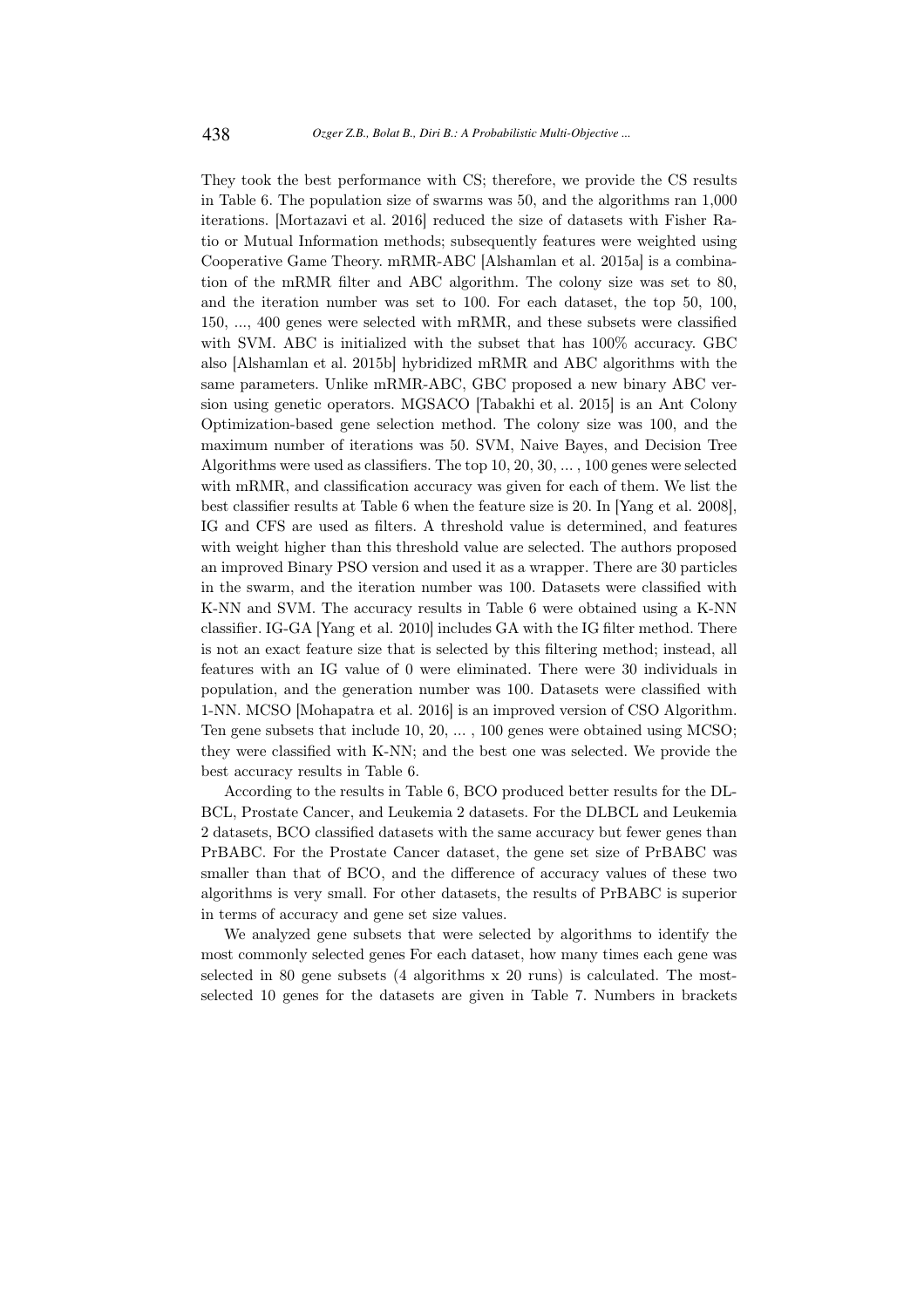indicate gene ranks.

Table 7: Mostly Selected Genes

|                                | Dataset Affymetrix Number                                                                                                                                                                                                                                                                                                                                                                                             |
|--------------------------------|-----------------------------------------------------------------------------------------------------------------------------------------------------------------------------------------------------------------------------------------------------------------------------------------------------------------------------------------------------------------------------------------------------------------------|
| $\overline{\text{CLL}}$        | $\boxed{100 \text{ g } \text{at}(1), 1040 \text{ s } \text{at}(46), 1076 \text{at}(85), 104 \text{at}(45), 1080 \text{ s } \text{at}(90),}$                                                                                                                                                                                                                                                                           |
| SUB                            | $1014$ <sub>-at</sub> (17), $1045$ <sub>-s</sub> <sub>-at</sub> (51), $103$ <sub>-at</sub> (34), $1030$ <sub>-s</sub> <sub>-at</sub> (35), $1077$ <sub>-at</sub> (86)                                                                                                                                                                                                                                                 |
|                                | $\overline{D61380}$ at (618), $\overline{D13897}$ rna2 at (260), $\overline{D64142}$ at (659),                                                                                                                                                                                                                                                                                                                        |
| Dlbcl                          | $AB000584$ at (16), AFFX-BioB-M_at (121), AFFX-LysX-M_at (162),                                                                                                                                                                                                                                                                                                                                                       |
|                                | $\text{AFFX-HUMGAPDH/M33197}_\text{M33197} \text{M}_{\text{st}}(149), \qquad \text{D10522}_{\text{at}}(203),$                                                                                                                                                                                                                                                                                                         |
|                                | D78261 at $(675)$ , AB006782 at $(44)$                                                                                                                                                                                                                                                                                                                                                                                |
| Glioma                         | $1113$ <sub>1</sub> at(126), 1130 <sub>1</sub> at(145), 108 <sub>1</sub> g <sub>1</sub> at(89), 1088 <sub>1</sub> at(98), 1150 <sub>1</sub> at(167),                                                                                                                                                                                                                                                                  |
|                                | $1176$ at (195), 1243 at (265), 1046 at (52), 1090 f at (101)                                                                                                                                                                                                                                                                                                                                                         |
| Pros.                          | $1074$ at (83), 1008 f at (10), 1088 at (98), 1020 s at (24), 1045 s at (51),                                                                                                                                                                                                                                                                                                                                         |
| Can.                           | $108\_\text{gat}(89)$ , $1086\_\text{at}(96)$ , $1133\_\text{at}(148)$ , $1178\_\text{at}(197)$ , $1003\_\text{sat}(5)$                                                                                                                                                                                                                                                                                               |
|                                | $\overline{AB000460}$ at(10), $\overline{AC002486}$ at(67), $\overline{AF001548}$ rnal $\overline{at(85)}$ ,                                                                                                                                                                                                                                                                                                          |
| <b>CNS</b>                     | $\label{eq:AB000467} \begin{array}{lll} \text{AB000467}_{\hspace{1.5mm}\phantom{\begin{array}{l} \hbox{}}\hbox{}}\text{at}(14), \end{array}} \begin{array}{lll} \text{AF000430}_{\hspace{1.5mm}\phantom{\begin{array}{l} \hbox{}}\hbox{}}\text{at}(77), \end{array}} \begin{array}{lll} \text{AF006084}_{\hspace{1.5mm}\phantom{\begin{array}{l} \hbox{}}\hbox{}}\text{at}(98), \end{array}} \end{array} \end{array}$ |
|                                |                                                                                                                                                                                                                                                                                                                                                                                                                       |
|                                | AB006190 at(42)                                                                                                                                                                                                                                                                                                                                                                                                       |
|                                | $154 \text{ at}(58\overline{4}), 1066 \text{ at}(74), 1262 \text{ s at}(285), 1428 \text{ at}(463), 1512 \text{ at}(554),$                                                                                                                                                                                                                                                                                            |
| Stjude                         | 1603 g at(679), 1046 at(52), 1335 at(361), 1391 s at(423),                                                                                                                                                                                                                                                                                                                                                            |
|                                | 1461 $at(499)$                                                                                                                                                                                                                                                                                                                                                                                                        |
|                                | $\overline{104 \text{ at}(45)}, \overline{1175 \text{ s at}(194)}, \overline{1342 \text{ g at}(369)}, \overline{1416 \text{ g at}(450)},$                                                                                                                                                                                                                                                                             |
| Lung<br>Can.                   | 1072 g at(81), 1092 at(103), 1365 at(394), 1231 at(253), 1235 at(257),                                                                                                                                                                                                                                                                                                                                                |
|                                | 1290 g $at(315)$                                                                                                                                                                                                                                                                                                                                                                                                      |
|                                | $\frac{1280}{1126} = \frac{80000}{1126}$ at $(140)$ , 1271 g at $(300)$ , 1011 s at $(14)$ , 1249 at $(275)$ ,                                                                                                                                                                                                                                                                                                        |
| $\mathop{\rm Leuk}\nolimits 2$ | $1310 \text{ at} (343),$ 1038 s at (43), 1068 g at (76), 1107 s at (119),                                                                                                                                                                                                                                                                                                                                             |
|                                | $1239$ s at $(264)$ , 1337 s at $(372)$                                                                                                                                                                                                                                                                                                                                                                               |
|                                | $\frac{200708 \text{ at}(236)}{200700 \text{ s}}$ $\frac{1}{200884 \text{ at}(412)}$ , $\frac{200068 \text{ s}}{200068 \text{ s}}$                                                                                                                                                                                                                                                                                    |
| <b>WBC</b>                     | 200617 at (145), 200846 s at (374), 200917 s at (445), 200096 s at (117),                                                                                                                                                                                                                                                                                                                                             |
|                                | 200706 s at $(234)$ , 1294 at $(6)$                                                                                                                                                                                                                                                                                                                                                                                   |

Figure 4 shows CPU time comparisons when the algorithms were initialized with the top 100 genes. According to these results, the execution time of PrBABC is close to that of BinDE, and the execution time of GA is close to that of BinPSO in most of the datasets. Generally, PrBABC required more time to select subsets, but the time differences between algorithms are approximately 5-10 seconds. This is a small difference.

# 5 Conclusion

In this paper, we have proposed an efficient gene selection method for microarray data based on the ABC algorithm. In order to decide which normalization method is useful, we normalized datasets with three well-known microarray normalization methods: MAS5, RMA, and GcRMA, and compared results according to their clustering accuracy, purity, and silhouette coefficient values. We saw that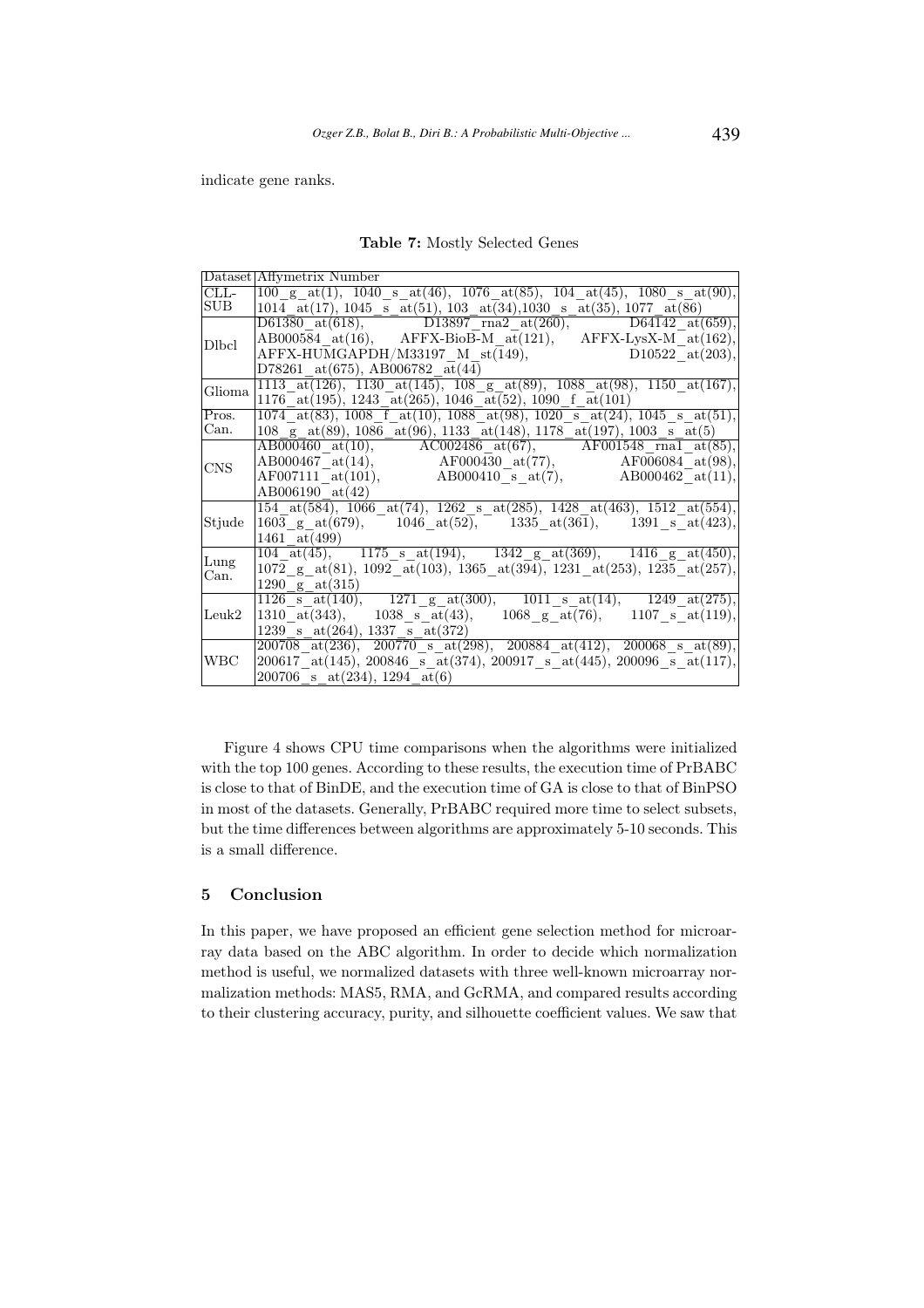

Figure 4: CPU Time Comparison

RMA is the most useful normalization method among them. We applied a hybrid gene selection process to microarrays that include filter and wrapper steps. Genes are weighted using three filter methods: Information Gain, Correlation-Based Feature Selection, and ReliefF. We combined the weighted results of the three filter methods in the pre-processing step. In this way, we benefited from the advantages of 3 different filter methods. For the gene selection process, we proposed a self-adaptive binary ABC algorithm that can efficiently select a learning method according to the current dataset. Results show that applying the 3 methods together yielded more successful results than applying them individually. Additionally, we compared the results of PrBABC with well-known metaheuristic algorithms: Genetic Algorithm, Differential Evolution, and Binary Particle Swarm Optimization. The proposed probabilistic ABC method outperforms these methods by obtaining superior results with respect to both classification accuracy and gene set size. Finally, we provide the top selected genes for each dataset for using subtype prediction selected by all methods.

#### References

- [Abdi et al. 2012] Abdi, M. J., Hosseini, S. M., Rezghi, M.: "A novel weighted support vector machine based on particle swarm optimization for gene selection and tumor classification"; Computational and Mathematical Methods in Medicine, vol. 2012, (2012), 1-7.
- [Alshamlan et al. 2015a] Alshamlan, H., Badr, G., Alohali, Y.: "mRMR-ABC: a hybrid gene selection algorithm for cancer classification using microarray gene expression profiling"; BioMed Research International, vol. 2015, (2015), 1-15.
- [Alshamlan et al. 2015b] Alshamlan, H. M., Badr, G. H., Alohali, Y. A.: "Genetic Bee Colony (GBC) algorithm: A new gene selection method for microarray cancer classification"; Computational Biology and Chemistry, 56, (2015), 49-60.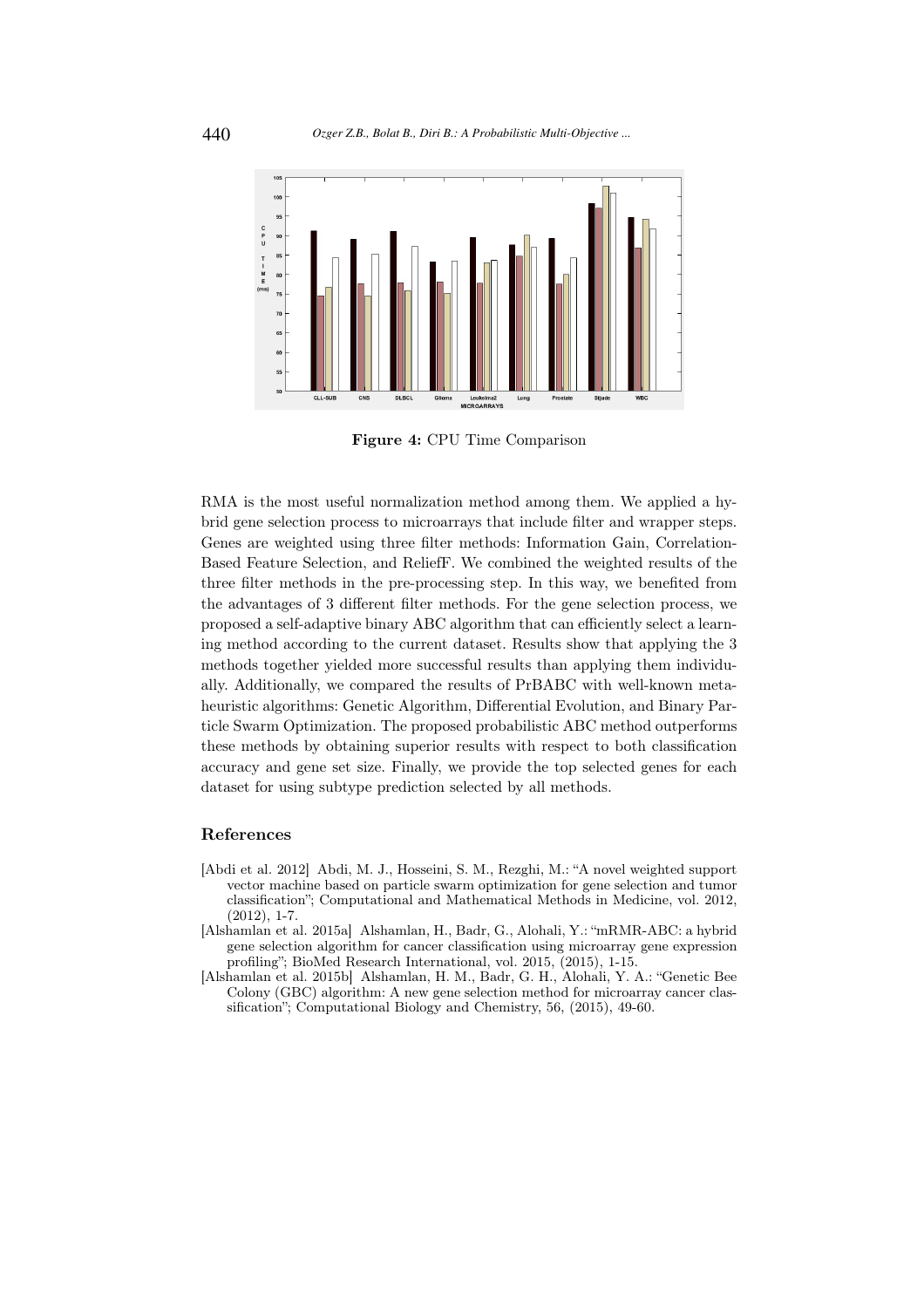- [Apolloni et al. 2016] Apolloni, J., Leguizamón, G., Alba, E.: "Two hybrid wrapperfilter feature selection algorithms applied to high-dimensional microarray experiments"; Applied Soft Computing, 38, (2016), 922-932.
- [Aziz et al. 2016] Aziz, R., Verma, C. K., Srivastava, N.: "A fuzzy based feature selection from independent component subspace for machine learning classification of microarray data"; Genomics Data, 8, (2016), 4-15.
- [Bolón et al. 2017] Bolón-Canedo, V., Sechidis, K., Sánchez-Marono, N., Alonso-Betanzos, A. and Brown, G.: "Exploring the consequences of distributed feature selection in DNA microarray data"; Proc. IJCNN'17, IEEE, Anchorage (2017), 1665-1672.
- [Broad Institute] "Broad Institute Cancer Program Legacy Publication Resources"; [online] http://portals.broadinstitute.org/cgi-bin/cancer/datasets.cgi, (Accessed 11 September 2018)
- [Dalma et al. 2006] Dalma-Weiszhausz, D. D., Warrington, J., Tanimoto, E. Y., Miyada, C. G.: "[1] The Affymetrix GeneChip Platform: An Overview"; Methods in Enzymology, 410, (2006), 3-28.
- [Dara et al. 2017] Dara, S., Banka, H., Annavarapu, C. S. R.: "A rough based hybrid binary pso algorithm for flat feature selection and classification in gene expression data"; Annals of Data Science, 4, 3 (2017), 341-360.
- [Do and Choi 2006] Do, J. H. and Choi, D. K.: "Normalization of microarray data: single-labeled and dual-labeled arrays"; Molecules and Cells, 22, 3 (2006), 254-261.
- [El Akadi et al. 2011] El Akadi, A., Amine, A., El Ouardighi, A., Aboutajdine, D.: "A two-stage gene selection scheme utilizing MRMR filter and GA wrapper"; Knowledge and Information Systems, 26, 3 (2011), 487-500.
- [Engelbrecht and Pampara 2007] Engelbrecht A.P. and Pampara G.: "Binary differential evolution Strategies"; Proc. CEC2006, IEEE, Vancouver (2006), pp. 1942-1947.
- [Govindarajan et al. 2012] Govindarajan, R., Duraiyan, J., Kaliyappan, K. and Palanisamy, M.: "Microarray and its applications"; Journal of Pharmacy Bioallied Sciences, 4, 2 (2012), 310-312.
- [Guo et al. 2016] Guo, S., Guo, D., Chen, L., Jiang, Q.: "A centroid-based gene selection method for microarray data classification"; Journal of Theoretical Biology, 400, (2016), 32-41.
- [Guo et al. 2017] Guo, S., Guo, D., Chen, L., Jiang, Q.: "A L1-regularized feature selection method for local dimension reduction on microarray data"; Computational biology and chemistry, 67, (2017), 92-101.
- [Guyon and Elisseeff 2003] Guyon, I. and Elisseeff, A.: "An introduction to variable and feature selection"; Journal of Machine Learning Research, 3, Mar (2003), 1157- 1182.
- [Hall 1999] HALL, M. A.: "Correlation-based feature selection for machine learning"; The University of Waikato, PhD Thesis,Hamilton (1999).
- [Hasnat and Molla 2016] Hasnat, A. and Molla, A. U.: "Feature selection in cancer microarray data using multi-objective genetic algorithm combined with correlation coefficient"; Proc. ICETT'2016, IEEE, Kollam (2016), 1-6.
- [Hubbell et al. 2002] Hubbell, E., Liu, W. and Mei, R.: "Robust estimators for expression analysis"; Bioinformatics, 18, 12 (2002), 1585-1592.
- [Irizarry et al. 2003] Irizarry, R. A, Bolstad, B. M., Collin, F., Cope, L. M., Hobbs, B. and Speed, T. P.: "Summaries of Affymetrix GeneChip probe level data"; Nucleic Acids Research, 31, (2003), e15-e15.
- [Jia et al. 2014] Jia D., Duan X., Khan M. K.: "Binary artificial bee colony optimization using bitwise operation (BitABC)"; Computers and Industrial Engineering, 76, (2014), 360–365.
- [Kalaviani and Kumar 2017] Kalaviani K.and Kumar S.: "An Enhanced Technique for Identifying Cancer Biomarkers from Microarray Data Using Hybrid Feature Selection Technique"; International Journal of Scientific Research in Computer Science, 2, 3 (2017), 192-198.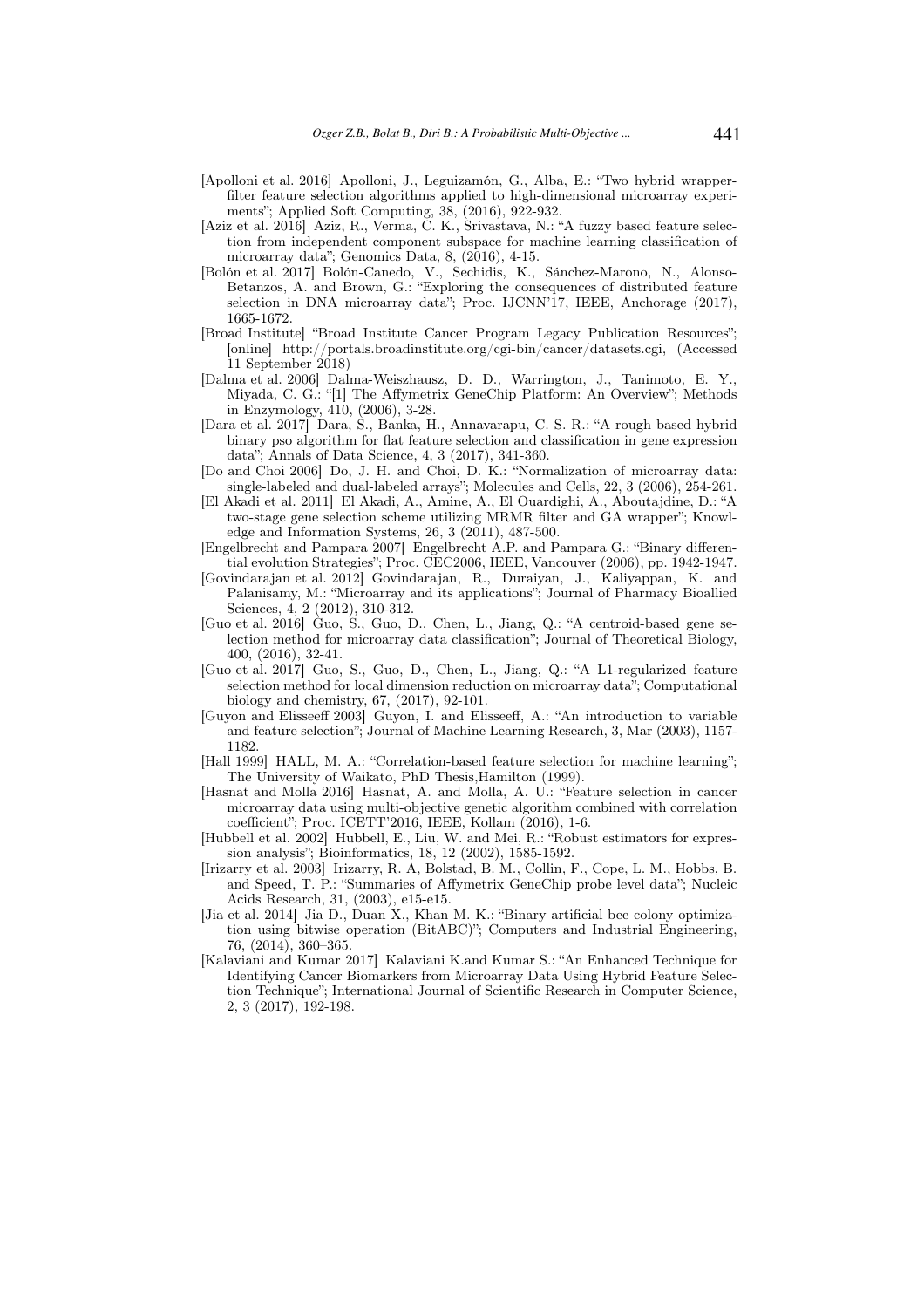[Karaboga and Akay, 2009] Karaboga, D. and Akay, B.: "A survey: algorithms simulating bee swarm intelligence"; Artificial Intelligence Review, 31, (2009), 61-85.

- [Karaboga and Basturk 2008] Karaboga, D. and Basturk, B.: "On the performance of artificial bee colony (ABC) algorithm"; Applied soft computing, 8, 1 (2008), 687- 697.
- [Kasha et al. 2012] Kasha M K, Nahavandi N, Kashan A H.: "DisABC:A new artificial bee colony algorithm for binary optimization"; Applied Soft Computing, 12, (2012), 342-352.
- [Kennedy and Eberhart 1997] Kennedy J. and Eberhart R.: "A Discrete Binary Version of the Particle Swarm Algorithm"; Proc. World Multiconference on Systemics, Cybernetics and Informatics, IEEE, Orlando (1997), 4104–4109.
- [Kiran and Gündüz 2013] Kiran M. S. and Gündüz M.: "XOR based artificial bee colony algorithm for binary optimization"; Turkish Journal of Electrical Engineering and Computation Sciences, 21, (2013), 2307–2328.
- [Kiran 2015] Kıran M. S.: "The continues artificial bee colony algorithm for binary optimization"; Applied Soft Computing, 33, C (2015), 15-23.
- [Liu et al. 2010] Liu, H., Bebu, I., Li, X.: "Microarray probes and probe sets"; Frontiers in Bioscience (Elite edition), 2, (2010), 325.
- [Lv et al. 2016] Lv, J., Peng, Q., Chen, X., Sun, Z.: "A multi-objective heuristic algorithm for gene expression microarray data classification"; Expert Systems With Applications, 59, (2016), 13-19.
- [Mandala and Gupta 2014] Mandala M. and Gupta C. P.: "Binary artificial bee colony optimization for GENCO's profit maximi-zation under pool electricity market"; International Journal of Computer Applications, 90, (2014), 34-42.
- [Mirjalili and Lewis 2012] Mirjalili S. and Lewis A.: "S-shaped versus v-shaped transfer functions for binary particle swarm optimization"; Swarm Evolution Computation, 9, (2012), 1–14.
- [Mohamed et al. 2017] Mohamed, N. S., Zainudin, S., Othman, Z. A.: "Metaheuristic approach for an enhanced mRMR filter method for classification using drug response microarray data"; Expert Systems with Applications, 90, (2017), 224-231.
- [Mohapatra et al. 2016] Mohapatra, P., Chakravarty, S., Dash, P. K.: "Microarray medical data classification using kernel ridge regression and modified cat swarm optimization based gene selection system"; Swarm and Evolutionary Computation, 28, (2016), 144-160.
- [Mortazavi et al. 2016] Mortazavi, A. and Moattar, M. H.: "Robust feature selection from microarray data based on cooperative game theory and qualitative mutual information"; Advances in bioinformatics, vol.2016, (2016), 1-15.<br>
"BII "National Center of Biotechnology Informa
- [NCBI] "National Center of Biotechnology Information"; [online] https://www.ncbi.nlm.nih.gov/geo/query/acc.cgi?acc=GSE2466, (Accessed 11 September 2018)
- [NCBI] "National Center of Biotechnology Information"; [online] https://www.ncbi.nlm.nih.gov/geo/query/acc.cgi?acc=GSE82009, (Accessed 11 September 2018)
- [NCBI] "National Center of Biotechnology Information"; [online] https  $1/www.ncbi.nlm.nih.gov/geo/query/acc.cgi?acc = gse2034", (Accessed 11)$ September 2018)
- [Ozmen et al. 2018] Ozmen O., Batbat T., Ozen T., Sinanoglu C., and Guven A.: "Optimum Assembly Sequence Planning System Using Discrete Artificial Bee Colony Algorithm"; Mathematical Problems in Engineering, vol 2018, (2018), 1-14.
- [Ozturk et al. 2014] Öztürk C, Hançer E, Karaboğa D.: "Dynamic clustering with improved binary artificial bee colony-IDisABC"; Applied Soft Computing, 28, C  $(2014)$ , 69-80.
- [Ozturk et al. 2015] Öztürk C, Hançer E, Karaboğa D.: "A novel binary artificial bee colony algorithm based on genetic operators"; Information Science, 297, (2015), 154-170.